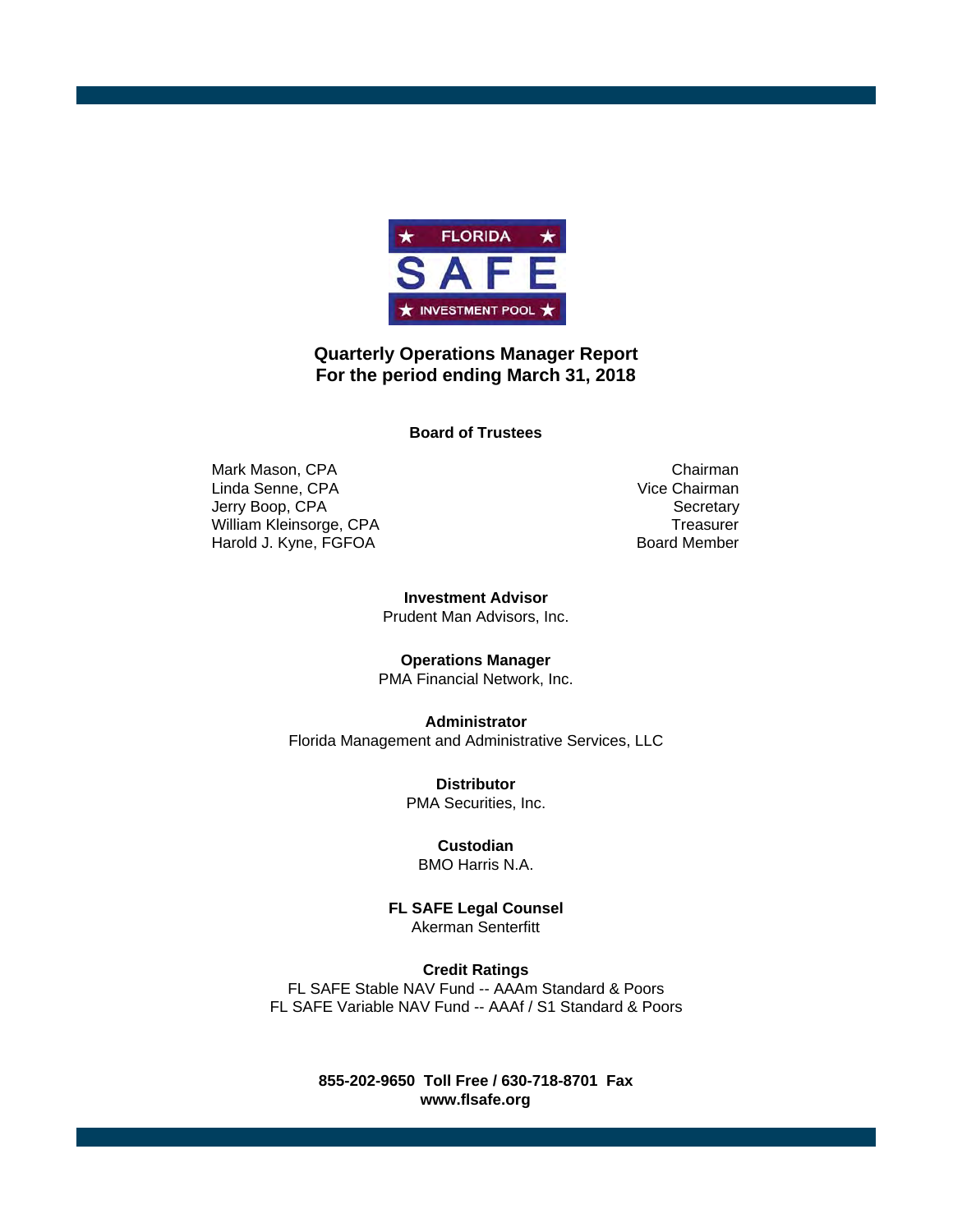

#### **FL SAFE SUMMARY**

- Florida Surplus Asset Fund Trust ("FL SAFE") is a local government investment pool that serves the cash management needs of governments in Florida. FL SAFE seeks to provide competitive yields consistent with the preservation of capital and daily liquidity. FL SAFE is organized pursuant to Florida Statures 163.01, is an authorized investment under 218.415, and invests according to the provisions of its Permitted Investments as listed in the Indenture of Trust.
- FL SAFE is authorized to invest in approved financial institutions and securities of the United States Treasury, United States Agencies, Primary Dealer Repurchase Agreements, highly rated commercial paper and other approved investment types. Asset allocation will be in full conformance with S&P guidelines.
- FL SAFE's investments conform to the Permitted Investments as described in the Information Statement.
- FL SAFE Stable NAV Fund is rated AAAm by the Standard & Poor's Corporation.
- The weighted average maturity of FL SAFE Stable NAV Fund's portfolio shall not exceed 60 days; the weighted average life shall not exceed 120 days.
- FL SAFE Stable NAV Fund seeks, but does not guarantee, to maintain a constant net asset value at \$1.00 per share. Please see the Indenture of Trust for more information on the investment objectives of FL SAFE Stable NAV Fund.
- FL SAFE Variable NAV Fund is rated AAAf / S1 by the Standard & Poor's Corporation.
- FL SAFE Variable NAV Fund invests in high quality fixed income invests and targets an average maturity of about 1 year.
- The Investment Advisor is Prudent Man Advisors, Inc.
- The Administrator is Florida Management and Administrative Services, LLC.

#### **SUMMARY**

| FL Safe Stable NAV Fund          | \$241,934,161                  |                                  |
|----------------------------------|--------------------------------|----------------------------------|
| FL Safe Variable NAV Fund        | \$27,761,219                   |                                  |
| <b>FIIP</b>                      | \$202,715,604                  |                                  |
| <b>Total Assets</b>              | \$472,410,984                  |                                  |
|                                  | <b>FL SAFE Stable NAV Fund</b> | <b>FL SAFE Variable NAV Fund</b> |
| 30 Day Yield                     | 1.69%                          | 1.69%                            |
| 7 Day Yield                      | 1.75%                          | N/A                              |
| Expense Ratio *                  | 0.19%                          | 0.10%                            |
| Weighted Average Maturity (days) | 42                             | N/A                              |
| Weighted Average Life (days)     | 58                             | N/A                              |
| Net Asset Value Per Share        | \$1.00                         | \$10,006                         |
|                                  |                                |                                  |

Note: The information contained herein is unaudited. Audited financial statements will be completed annually. \* Net expense ratio after waivers.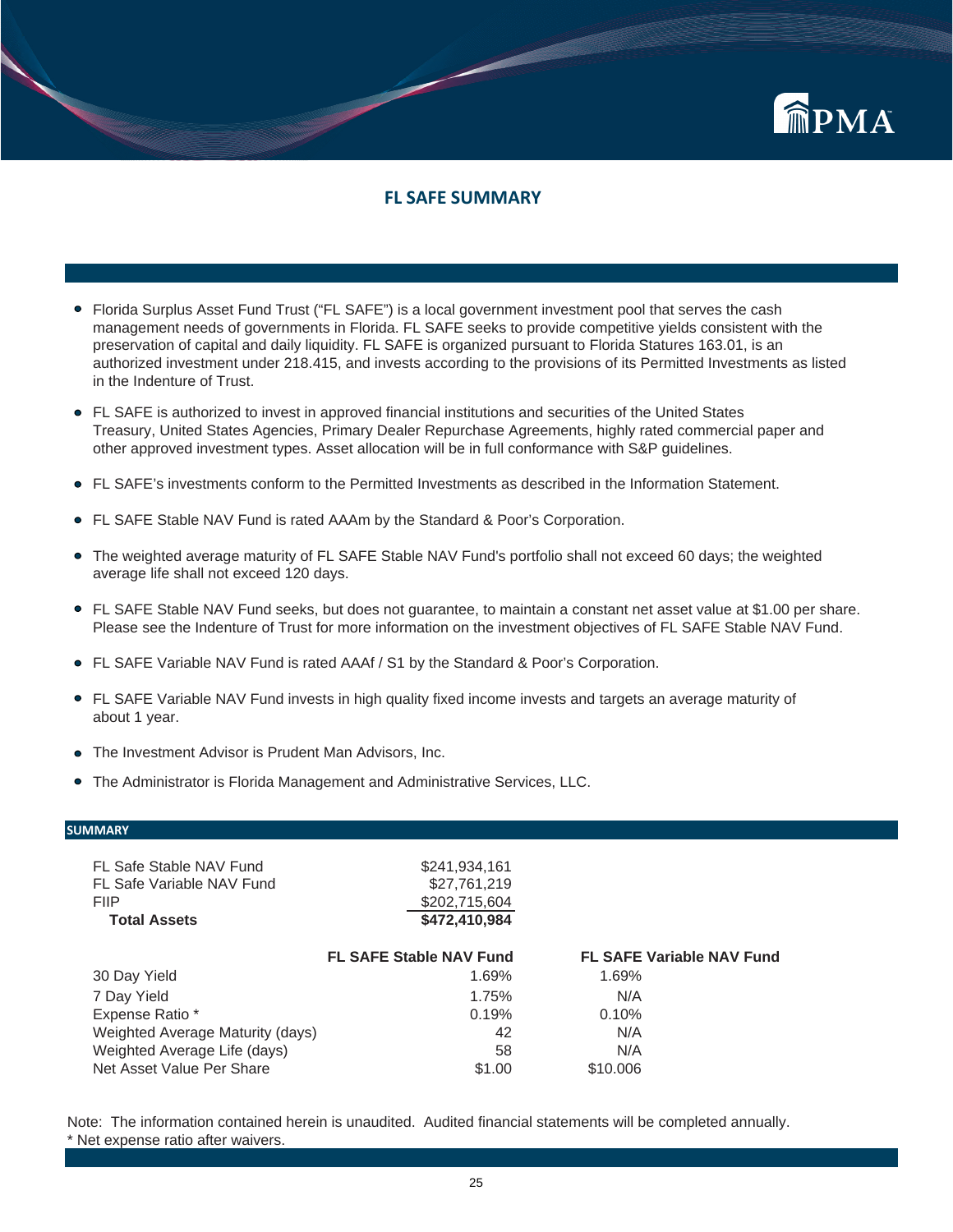

#### **FL SAFE STABLE NAV FUND FINANCIAL STATEMENTS**

| <b>STATEMENT OF NET ASSETS</b>                                                                                                                               |                                                                                   |          |                 |          |              |
|--------------------------------------------------------------------------------------------------------------------------------------------------------------|-----------------------------------------------------------------------------------|----------|-----------------|----------|--------------|
|                                                                                                                                                              |                                                                                   |          |                 |          |              |
|                                                                                                                                                              | 03/31/18                                                                          | 06/30/18 | 09/30/18        | 12/31/18 | Year-to-Date |
| <b>Assets</b>                                                                                                                                                |                                                                                   |          |                 |          |              |
| Investments in securities                                                                                                                                    |                                                                                   |          |                 |          |              |
| <b>Bank Notes</b><br><b>Certificates of Deposits</b><br><b>Commercial Paper</b><br><b>Corporate Notes</b><br>FDIC Insured Cash Sweep<br>Repurchase Agreement | \$13,053,227<br>83,501,406<br>19,908,266<br>23,444,637<br>75,907,042<br>1,000,000 | \$0      | \$0             | \$0      |              |
| Total investment in securities                                                                                                                               | \$216,814,578                                                                     | \$0      | \$0             | \$0      |              |
| Cash and cash equivalents                                                                                                                                    | 24,624,882                                                                        |          |                 |          |              |
| Other assets<br>Accrued interest                                                                                                                             | 527,500                                                                           |          |                 |          |              |
| <b>Total Assets</b>                                                                                                                                          | \$241,966,960                                                                     | \$0      | \$0             | \$0      |              |
| Liabilities                                                                                                                                                  |                                                                                   |          |                 |          |              |
| Accrued expenses<br>Payable for Investments Purchased                                                                                                        | 32,799                                                                            |          |                 |          |              |
| Net assets applicable to shares outstanding                                                                                                                  | \$241,934,161                                                                     | \$0      | $\overline{50}$ | \$0      |              |
| <b>STATEMENT OF OPERATIONS</b>                                                                                                                               |                                                                                   |          |                 |          |              |
| <b>Gross Investment Income</b>                                                                                                                               | \$1,030,762                                                                       | \$0      | \$0             | \$0      | \$1,030,762  |
| <b>Expenses</b>                                                                                                                                              |                                                                                   |          |                 |          |              |
| <b>Administration Fees</b>                                                                                                                                   | 27,489                                                                            |          |                 |          | 27,489       |
| Waiver -- Administration Fees                                                                                                                                | (5,918)                                                                           |          |                 |          | (5,918)      |
| <b>Audit Fees</b>                                                                                                                                            | 6,174                                                                             |          |                 |          | 6,174        |
| <b>Board of Trustees Expense</b>                                                                                                                             |                                                                                   |          |                 |          |              |
| Cash Management Fees                                                                                                                                         | 2,955                                                                             |          |                 |          | 2,955        |
| <b>Custody Fees</b>                                                                                                                                          | 4,180                                                                             |          |                 |          | 4,180        |
| <b>Investment Advisory Fees</b>                                                                                                                              | 41,426                                                                            |          |                 |          | 41,426       |
| Waiver -- Investment Advisory Fees                                                                                                                           | (16, 730)                                                                         |          |                 |          | (16, 730)    |
| <b>Legal Fees</b>                                                                                                                                            | 1,630                                                                             |          |                 |          | 1,630        |
| Liability Insurance Expense                                                                                                                                  | 4.556                                                                             |          |                 |          | 4,556        |

| <b>Operations Manager Fees</b>    | 76.932    |     |     |     | 76.932    |
|-----------------------------------|-----------|-----|-----|-----|-----------|
| Waiver -- Operations Manager Fees | (30, 614) |     |     |     | (30, 614) |
| Ratings Expense                   | 1.990     |     |     |     | 1,990     |
| Miscellaneous Expenses            | -         |     |     |     | $\sim$    |
| Miscellaneous Credits             |           |     |     |     |           |
| <b>Total Expenses</b>             | \$114.070 | \$0 | \$C | \$0 | \$114.070 |
| Net Investment Income             | \$916.692 | \$0 |     | \$0 | \$916.692 |

| STATEMENT OF CHANGES IN NET ASSETS                                                                  |                                  |     |     |     |                                  |
|-----------------------------------------------------------------------------------------------------|----------------------------------|-----|-----|-----|----------------------------------|
| Shares Purchased<br><b>Shares Redeemed</b>                                                          | \$287,815,683<br>(283, 522, 152) | \$0 | \$0 | \$0 | \$287,815,683<br>(283, 522, 152) |
| Net Change in Share Transactions                                                                    | 4,293,531                        |     |     |     | 4,293,531                        |
| Investment activities:<br>Net Investment Income<br>Net increase in net assets from share operations | 916,692<br>916,692               |     |     |     | 916,692<br>916,692               |
| Distributions to participants from net investment income                                            | (916, 692)                       |     |     |     | (916, 692)                       |
| Revenue Recognition / FIIP Royalty                                                                  | 6,403                            |     |     |     | 6,403                            |
| Net Change in Assets                                                                                | 5,216,626                        |     |     |     | 5,216,626                        |
| Net Assets at Beginning of Period                                                                   | \$236,717,535                    |     |     |     | \$236,717,535                    |
| Net Assets at End of Period                                                                         | \$241,934,161                    | \$0 | \$0 | \$0 | \$241,934,161                    |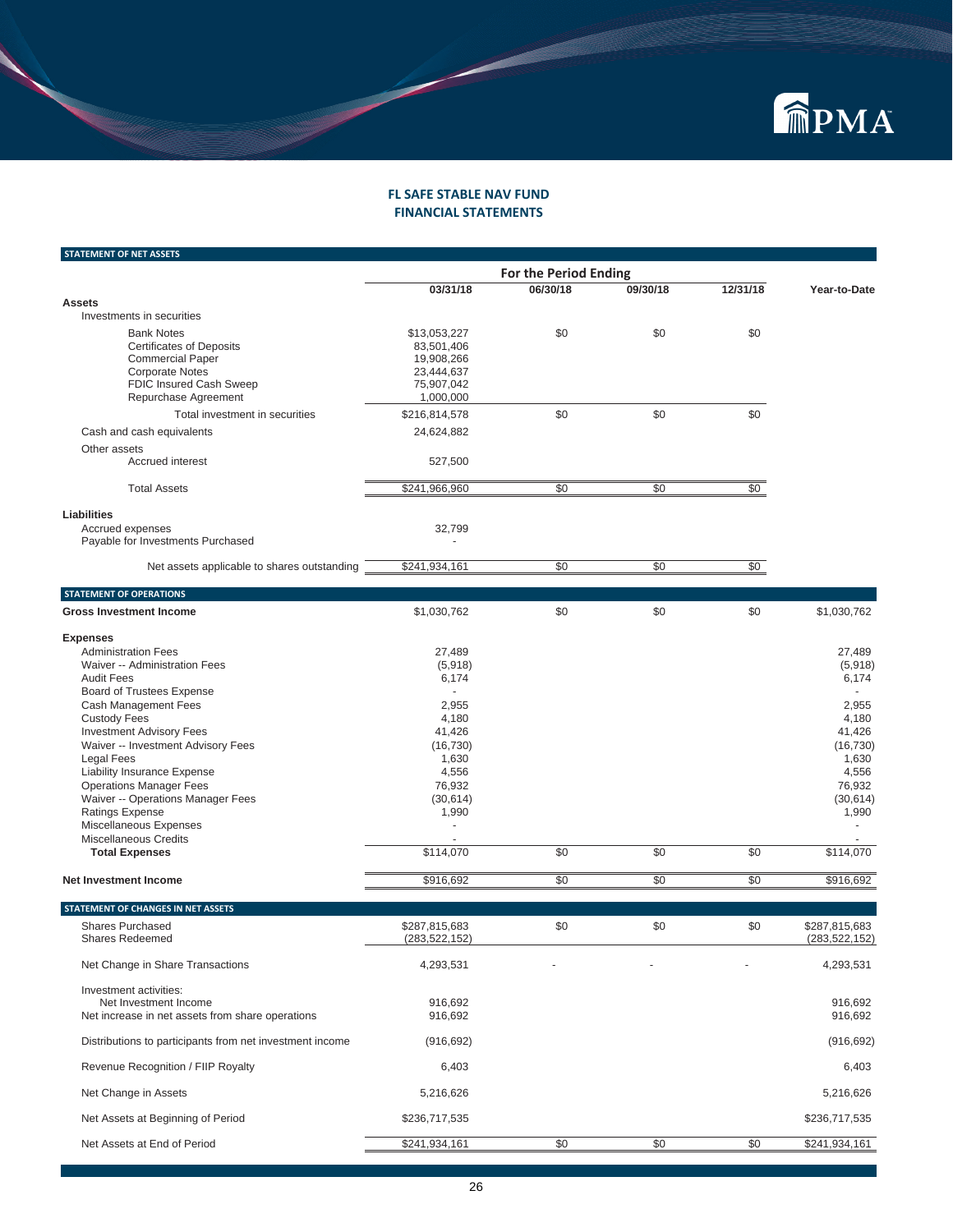

#### **FINANCIAL STATEMENTS FL SAFE VARIABLE NAV FUND**

| <b>STATEMENT OF NET ASSETS</b>                              |                          |                              |          |          |              |
|-------------------------------------------------------------|--------------------------|------------------------------|----------|----------|--------------|
|                                                             |                          | <b>For the Period Ending</b> |          |          |              |
|                                                             | 03/31/18                 | 06/30/18                     | 09/30/18 | 12/31/18 | Year-to-Date |
| <b>Assets</b><br>Investments in securities                  |                          |                              |          |          |              |
| U.S. Government Agencies<br><b>Certificates of Deposits</b> | \$1,337,763<br>1,994,026 | \$0                          | \$0      | \$0      |              |
| <b>Corporate Notes</b>                                      | 24,383,758               |                              |          |          |              |
| Total investment in securities                              | \$27,715,547             | \$0                          | \$0      | \$0      |              |
| Cash and cash equivalents                                   | 19,993                   |                              |          |          |              |
| Other assets<br>Accrued interest                            | 28,418                   |                              |          |          |              |
| <b>Total Assets</b>                                         | 27,763,958               | $\omega$                     | $\omega$ | \$0      |              |
| <b>Liabilities</b>                                          |                          |                              |          |          |              |
| Accrued expenses<br>Payable for Investments Purchased       | 3,546                    |                              |          |          |              |
| Net assets applicable to shares outstanding                 | \$27,760,412             | \$0                          | \$0      | \$0      |              |
| <b>STATEMENT OF OPERATIONS</b>                              |                          |                              |          |          |              |
| <b>Gross Investment Income</b>                              | \$19,431                 | \$0                          | \$0      | \$0      | \$19,431     |
| <b>Expenses</b>                                             |                          |                              |          |          |              |
| <b>Administration Fees</b>                                  | 10,823                   |                              |          |          | 10,823       |
| Waiver -- Administration Fees                               | (10, 823)                |                              |          |          | (10, 823)    |
| <b>Audit Fees</b>                                           | 1,712<br>÷,              |                              |          |          | 1,712        |
| Board of Trustees Expense<br>Cash Management Fees           |                          |                              |          |          |              |
| <b>Custody Fees</b>                                         | 3,161                    |                              |          |          | 3,161        |
| <b>Investment Advisory Fees</b>                             | 6,649                    |                              |          |          | 6,649        |
| Waiver -- Investment Advisory Fees                          | (6,649)                  |                              |          |          | (6, 649)     |
| Legal Fees                                                  | 726                      |                              |          |          | 726          |
| <b>Liability Insurance Expense</b>                          | 301                      |                              |          |          | 301          |
| <b>Operations Manager Fees</b>                              | 6,649                    |                              |          |          | 6,649        |
| Waiver -- Operations Manager Fees                           | (6,649)                  |                              |          |          | (6,649)      |
| <b>Ratings Expense</b>                                      | ä,                       |                              |          |          |              |
| Miscellaneous Expenses                                      | 57                       |                              |          |          | 57           |
| Miscellaneous Credits<br><b>Total Expenses</b>              | \$5,957                  | \$0                          | \$0      | \$0      | \$5,957      |
|                                                             |                          |                              |          |          |              |
| Net Investment Income                                       | \$13,474                 | \$0                          | \$0      | \$0      | \$13,474     |
| STATEMENT OF CHANGES IN NET ASSETS                          |                          |                              |          |          |              |
| <b>Shares Purchased</b><br><b>Shares Redeemed</b>           | \$2,740,166<br>ä,        | \$0                          | \$0      | \$0<br>÷ | \$2,740,166  |
| Net Change in Share Transactions                            | 2,740,166                |                              |          |          | 2,740,166    |
| Investment activities:                                      |                          |                              |          |          |              |
| Net Investment Income                                       | 13,474                   |                              |          |          | 13,474       |
| Net increase in net assets from share operations            | 13,474                   |                              |          |          | 13,474       |
| Net Change in Assets                                        | 2,753,640                |                              |          |          | 2,753,640    |
| Net Assets at Beginning of Period                           | \$25,006,772             |                              |          |          | \$25,006,772 |
| Net Assets at End of Period                                 | \$27,760,412             | \$0                          | \$0      | \$0      | \$27,760,412 |
| Shares Outstanding at End of Period                         | 2,774,457.199            | 0.000                        | 0.000    | 0.000    |              |
| NAV per share at End of Period                              | \$10.006                 | \$0.000                      | \$0.000  | \$0.000  |              |
|                                                             |                          |                              |          |          |              |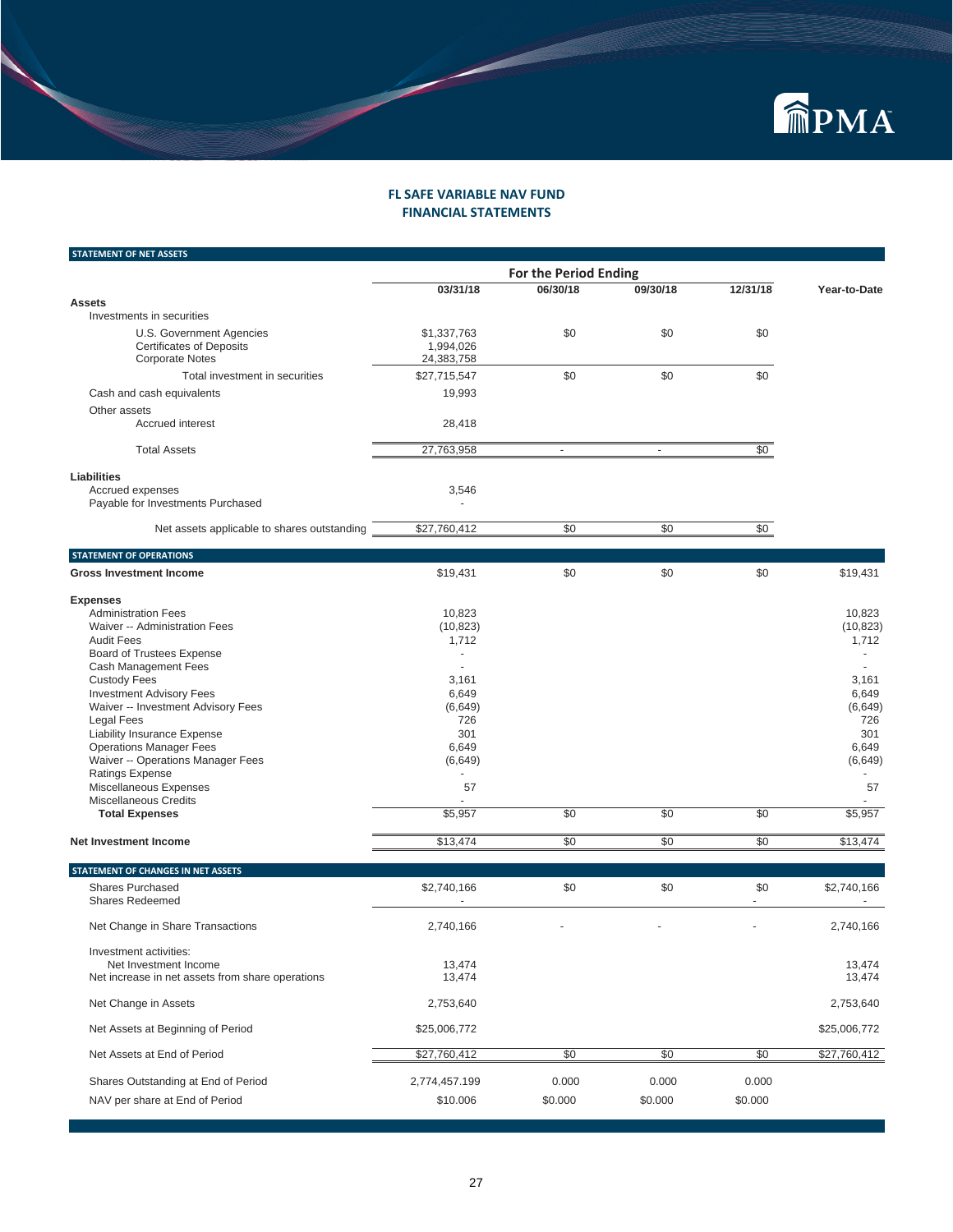

| <b>CUSIP Mst</b> | <b>Description</b>                 | <b>Rates</b> |                 | <b>Market Value</b>              | <b>Trade</b>  |            | Moody's        |                  |                  |
|------------------|------------------------------------|--------------|-----------------|----------------------------------|---------------|------------|----------------|------------------|------------------|
| <b>CUSIP Trd</b> |                                    | Yield        | <b>PAR</b>      | <b>BookValue</b>                 | <b>Settle</b> |            | <b>S&amp;P</b> | <b>Effective</b> |                  |
| Trade #          | <b>Credit &amp; Support</b>        | Rate         | <b>Price</b>    | <b>Accrued Interest Maturity</b> |               | Variance   | <b>Fitch</b>   | <b>Term</b>      | <b>NAV Yield</b> |
| 999970-RP        | <b>Credit Agricole NY</b>          |              | \$1,000,000.00  | \$1,000,000.00                   | 03/29/18      | \$0.00     | $P-1$          | 3                | 1.00000          |
|                  | Overnight Repo                     | 1.750%       | 100.00000       | \$1,000,000.00                   | 03/29/18      |            | $A-1$          |                  |                  |
| 15269            |                                    |              |                 | \$97.22                          | 04/02/18      |            | $F1+$          |                  |                  |
| 17290E-DP        | Citibank NA                        |              | \$10,453,621.63 | \$10,453,621.63                  | 03/30/18      | \$0.00     | $P-1$          | 3                | 1.00000          |
|                  | <b>Collateralized Bank Deposit</b> | 1.700%       | 100.00000       | \$10,453,621.63                  | 03/30/18      |            | $A-1$          |                  |                  |
| 15271            |                                    |              |                 | \$24,030.64                      | 04/02/18      |            | $F1+$          |                  |                  |
| 70000-ICS        | <b>Bank of China</b>               |              | \$75,907,041.84 | \$75,907,041.84                  | 03/30/18      | \$0.00     |                | 3                | 1.00000          |
|                  | FDIC Insured Cash Sweep            | 2.012%       | 100.00000       | \$75,907,041.84                  | 03/30/18      |            | $A - 1 +$      |                  |                  |
| 15273            |                                    |              |                 | \$108,119.82                     | 04/02/18      |            |                |                  |                  |
| 888410-DP        | US Bank NA                         |              | \$10,178,071.80 | \$10,178,071.80                  | 03/30/18      | \$0.00     | $P-1$          | 3                | 1.00000          |
|                  | Uncollateralized Bank Deposit      | 1.750%       | 100.00000       | \$10,178,071.80                  | 03/30/18      |            | $A-1+$         |                  |                  |
| 15274            |                                    |              |                 | \$4,044.52                       | 04/02/18      |            | $F1+$          |                  |                  |
| 889310-DP        | Citibank NA                        |              | \$3,955,000.00  | \$3,955,000.00                   | 03/30/18      | \$0.00     | $P-1$          | 3                | 1.00000          |
|                  | Non Interest Bearing               |              | 100.00000       | \$3,955,000.00                   | 03/30/18      |            | $A-1$          |                  |                  |
| 15275            |                                    |              |                 |                                  | 04/02/18      |            | $F1+$          |                  |                  |
| 74154G-CP        | Pricoa Global Funding              | 1.474%       | \$2,000,000.00  | \$1,999,327.20                   | 08/18/17      | (\$266.99) | $P-1$          | 6                | 0.99987          |
| 74154GD59        | <b>Discount Commercial Paper</b>   | 1.474%       | 99.96636        | \$1,999,594.19                   | 08/18/17      |            | $A - 1 +$      |                  |                  |
| 13952            |                                    |              |                 |                                  | 04/05/18      |            |                |                  |                  |
| 06366RMS1        | <b>Bank of Montreal</b>            | 1.736%       | \$2,000,000.00  | \$1,999,643.80                   | 12/08/17      | (\$214.04) | $P-1$          | 10               | 0.99989          |
| 06366RMS1        | <b>Certificate of Deposit</b>      | 1.450%       | 99.98219        | \$1,999,857.84                   | 12/12/17      |            | $A-1$          |                  |                  |
| 14554            |                                    |              |                 | \$13,780.83                      | 04/09/18      |            | $F1+$          |                  |                  |
| 06366RE76        | <b>Bank of Montreal</b>            | 1.663%       | \$400,000.00    | \$399,916.00                     | 11/29/17      | (\$54.40)  | $P-1$          | 11               | 0.99986          |
| 06366RE76        | <b>Certificate of Deposit</b>      | 1.400%       | 99.97900        | \$399,970.40                     | 12/01/17      |            | $A-1$          |                  |                  |
| 14480            |                                    |              |                 | \$2,646.13                       | 04/10/18      |            | $F1+$          |                  |                  |
| 06366RE76        | <b>Bank of Montreal</b>            | 1.693%       | \$1,000,000.00  | \$999,790.00                     | 12/08/17      | (\$128.35) | $P-1$          | 11               | 0.99987          |
| 06366RE76        | <b>Certificate of Deposit</b>      | 1.400%       | 99.97900        | \$999,918.35                     | 12/12/17      |            | $A-1$          |                  |                  |
| 14552            |                                    |              |                 | \$6,614.15                       | 04/10/18      |            | $F1+$          |                  |                  |
| 60700AJB1        | Mizuho Bank LTD NY                 |              | \$1,500,000.00  | \$1,500,099.00                   | 10/06/17      | \$99.00    | $P-1$          | 11               | 1.00007          |
| 60700AJB1        | Deposit Floating Rate              | 1.940%       | 100.00660       | \$1,500,000.00                   | 10/10/17      |            | $A-1$          |                  |                  |
| 14164            |                                    |              |                 | \$1,528.96                       | 04/10/18      |            |                |                  |                  |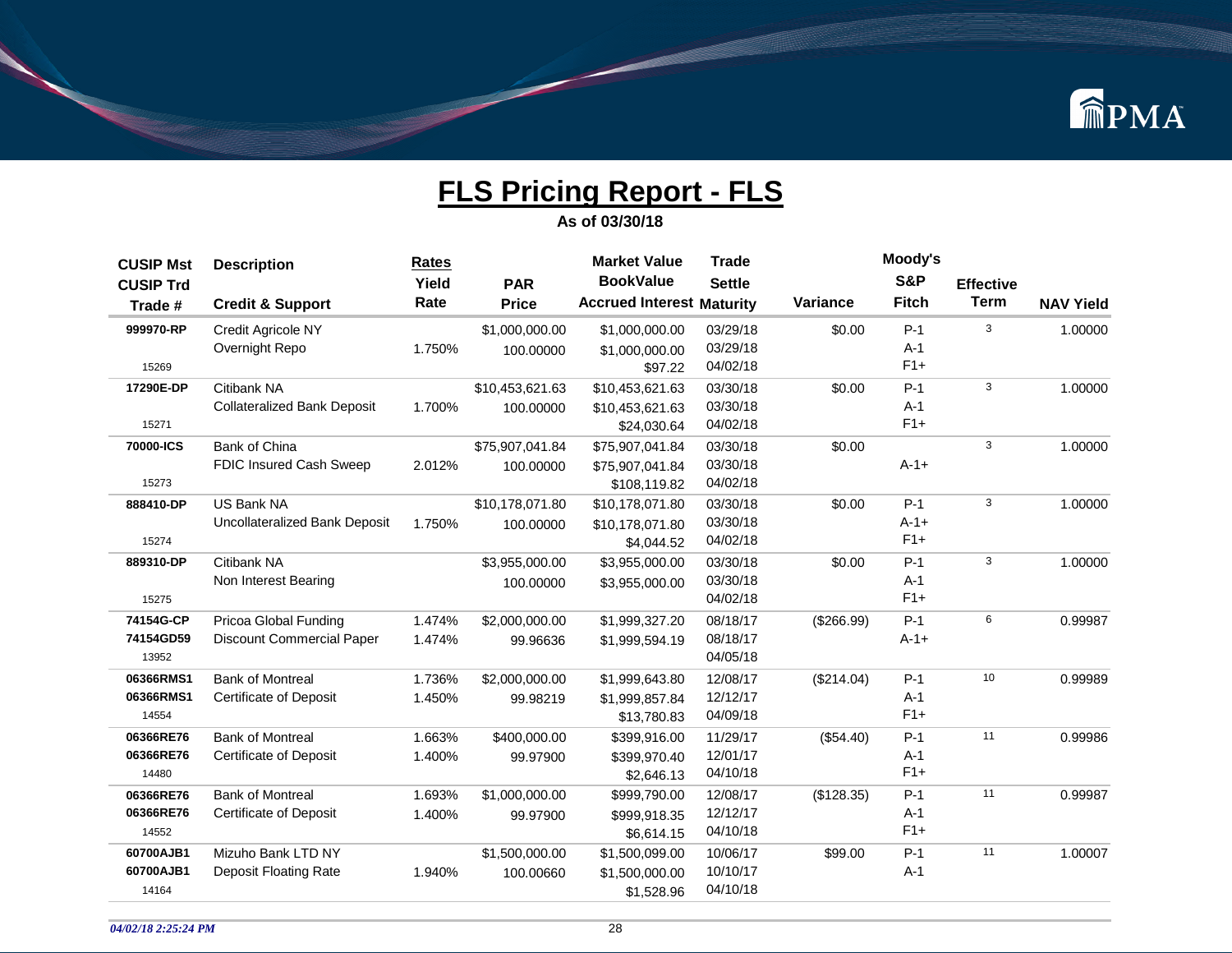

| <b>CUSIP Mst</b> | <b>Description</b>                 | Rates  |                | <b>Market Value</b>              | <b>Trade</b>  |                 | Moody's        |                  |                  |
|------------------|------------------------------------|--------|----------------|----------------------------------|---------------|-----------------|----------------|------------------|------------------|
| <b>CUSIP Trd</b> |                                    | Yield  | <b>PAR</b>     | <b>BookValue</b>                 | <b>Settle</b> |                 | <b>S&amp;P</b> | <b>Effective</b> |                  |
| Trade #          | <b>Credit &amp; Support</b>        | Rate   | <b>Price</b>   | <b>Accrued Interest Maturity</b> |               | <b>Variance</b> | <b>Fitch</b>   | <b>Term</b>      | <b>NAV Yield</b> |
| 96121T3G1        | Westpac Banking Corp NY            | 1.815% | \$3,100,000.00 | \$3,100,102.30                   | 06/16/17      | \$52.42         | $P-1$          | 13               | 1.00002          |
| 96121T3G1        | Deposit Floating Rate              | 1.839% | 100.00330      | \$3,100,049.88                   | 06/16/17      |                 | $A - 1 +$      |                  |                  |
| 13621            |                                    |        |                | \$12,352.86                      | 04/12/18      |                 |                |                  |                  |
| 68389XAC9        | Oracle Corp                        | 1.604% | \$1,153,000.00 | \$1,154,073.44                   | 12/05/17      | (\$886.32)      | $P-1$          | 16               | 0.99923          |
| 68389XAC9        | <b>Corporate Fixed Rate</b>        | 5.750% | 100.09310      | \$1,154,959.76                   | 12/05/17      |                 | $A - 1 +$      |                  |                  |
| 14514            |                                    |        |                | \$30,406.99                      | 04/15/18      |                 | F <sub>1</sub> |                  |                  |
| 68389XAC9        | Oracle Corp                        | 1.667% | \$307,000.00   | \$307,285.82                     | 12/08/17      | (\$226.94)      | $P-1$          | 16               | 0.99926          |
| 68389XAC9        | <b>Corporate Fixed Rate</b>        | 5.750% | 100.09310      | \$307,512.76                     | 12/12/17      |                 | $A - 1 +$      |                  |                  |
| 14550            |                                    |        |                | \$8,096.74                       | 04/15/18      |                 | F <sub>1</sub> |                  |                  |
| 68389XAC9        | Oracle Corp                        | 1.760% | \$500,000.00   | \$500,465.50                     | 01/05/18      | (\$353.12)      | $P-1$          | 16               | 0.99929          |
| 68389XAC9        | <b>Corporate Fixed Rate</b>        | 5.750% | 100.09310      | \$500,818.62                     | 01/08/18      |                 | $A - 1 +$      |                  |                  |
| 14713            |                                    |        |                | \$13,176.99                      | 04/15/18      |                 | F <sub>1</sub> |                  |                  |
| 46640Q-CP        | JP Morgan Securities LLC           | 1.711% | \$3,000,000.00 | \$2,995,241.40                   | 12/14/17      | (\$933.96)      | $P-1$          | 28               | 0.99969          |
| 46640QDT5        | <b>Discounted Commerical Paper</b> |        | 99.84138       | \$2,996,175.36                   | 12/14/17      |                 | $A-1$          |                  |                  |
| 14587            |                                    |        |                |                                  | 04/27/18      |                 | F <sub>1</sub> |                  |                  |
| 46640Q-CP        | JP Morgan Securities LLC           | 1.731% | \$2,000,000.00 | \$1,996,827.60                   | 12/15/17      | (\$592.87)      | $P-1$          | 28               | 0.99970          |
| 46640QDT5        | <b>Discounted Commerical Paper</b> | 1.731% | 99.84138       | \$1,997,420.47                   | 12/15/17      |                 | $A-1$          |                  |                  |
| 14592            |                                    |        |                |                                  | 04/27/18      |                 | F <sub>1</sub> |                  |                  |
| 64952WBZ5        | New York Life Global Funding       | 1.693% | \$1,000,000.00 | \$999,288.30                     | 12/14/17      | (\$419.25)      | $P-1$          | 28               | 0.99958          |
| 64952WBZ5        | <b>Corporate Fixed Rate</b>        | 1.300% | 99.92883       | \$999,707.55                     | 12/18/17      |                 | $A - 1 +$      |                  |                  |
| 14590            |                                    |        |                | \$5,532.16                       | 04/27/18      |                 |                |                  |                  |
| 64952WBZ5        | New York Life Global Funding       | 1.752% | \$275,000.00   | \$274,804.28                     | 12/18/17      | (\$102.83)      | $P-1$          | 28               | 0.99963          |
| 64952WBZ5        | <b>Corporate Fixed Rate</b>        | 1.300% | 99.92883       | \$274,907.11                     | 12/19/17      |                 | $A - 1 +$      |                  |                  |
| 14605            |                                    |        |                | \$1,521.09                       | 04/27/18      |                 |                |                  |                  |
| 69353REM6        | PNC Bank, N.A.                     | 1.878% | \$600,000.00   | \$599,238.18                     | 02/22/18      | (\$546.40)      | $P-1$          | 33               | 0.99909          |
| 69353REM6        | <b>Bank Note</b>                   | 1.600% | 99.87303       | \$599,784.58                     | 02/22/18      |                 | $A-1$          |                  |                  |
| 15050            |                                    |        |                | \$3,160.90                       | 05/02/18      |                 |                |                  |                  |
| 69353REM6        | PNC Bank, N.A.                     | 1.809% | \$2,000,000.00 | \$1,997,460.60                   | 02/22/18      | (\$1,967.22)    | $P-1$          | 33               | 0.99902          |
| 69353REM6        | <b>Bank Note</b>                   | 1.600% | 99.87303       | \$1,999,427.82                   | 02/22/18      |                 | $A-1$          |                  |                  |
| 15052            |                                    |        |                | \$10,604.50                      | 05/02/18      |                 |                |                  |                  |
|                  |                                    |        |                |                                  |               |                 |                |                  |                  |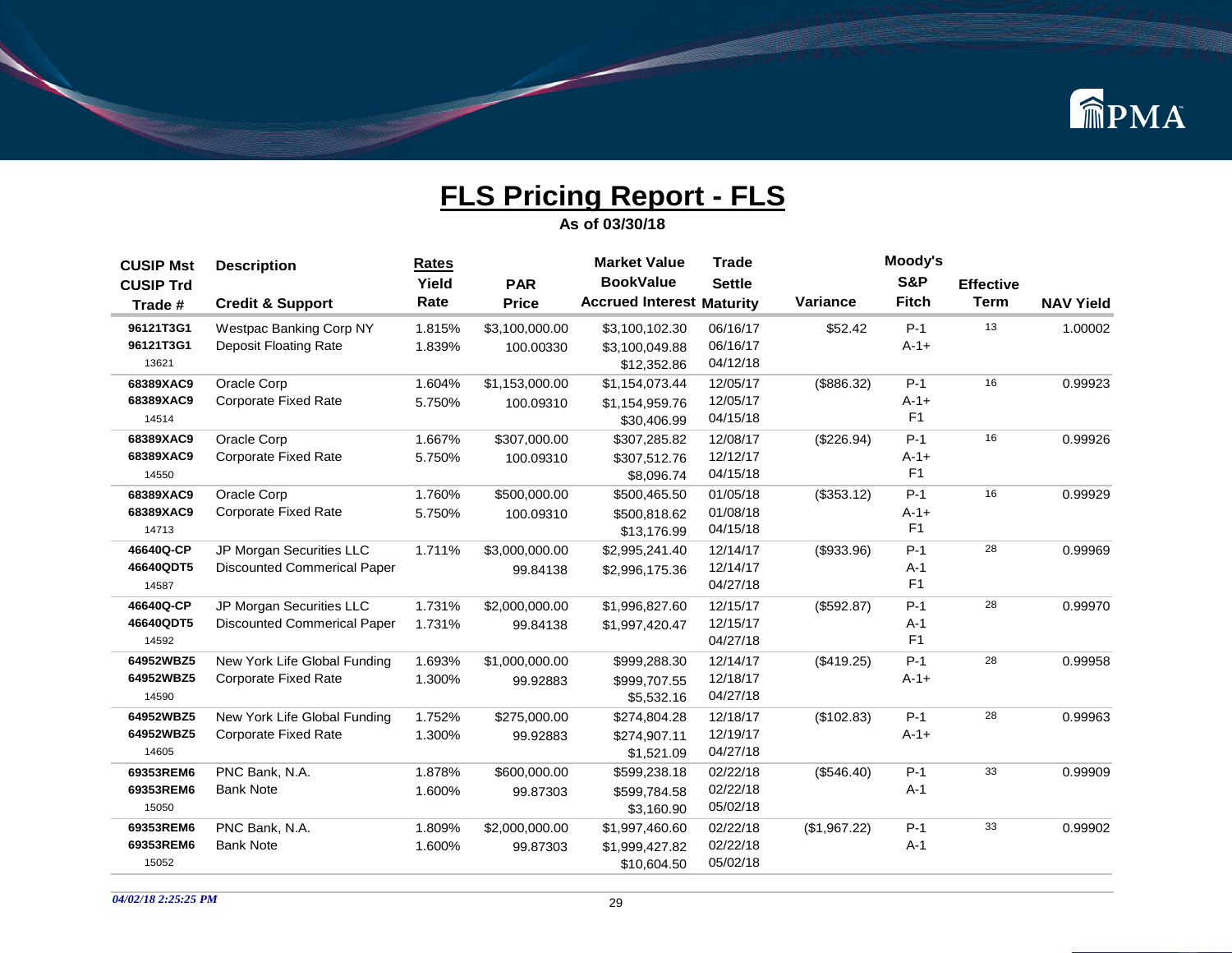

| <b>CUSIP Mst</b> | <b>Description</b>                       | <b>Rates</b> |                | <b>Market Value</b>              | <b>Trade</b>  |            | Moody's        |                  |                  |
|------------------|------------------------------------------|--------------|----------------|----------------------------------|---------------|------------|----------------|------------------|------------------|
| <b>CUSIP Trd</b> |                                          | Yield        | <b>PAR</b>     | <b>BookValue</b>                 | <b>Settle</b> |            | S&P            | <b>Effective</b> |                  |
| Trade #          | <b>Credit &amp; Support</b>              | Rate         | <b>Price</b>   | <b>Accrued Interest Maturity</b> |               | Variance   | <b>Fitch</b>   | <b>Term</b>      | <b>NAV Yield</b> |
| 69353REM6        | PNC Bank, N.A.                           | 2.205%       | \$300,000.00   | \$299,619.09                     | 03/06/18      | (\$134.78) | $P-1$          | 33               | 0.99955          |
| 69353REM6        | <b>Bank Note</b>                         | 1.600%       | 99.87303       | \$299,753.87                     | 03/08/18      |            | $A-1$          |                  |                  |
| 15127            |                                          |              |                | \$1,594.40                       | 05/02/18      |            |                |                  |                  |
| 44988KCL1        | ING (US) Funding LLC                     |              | \$4,000,000.00 | \$4,000,948.00                   | 08/15/17      | \$948.00   | $P-1$          | 12               | 1.00024          |
| 44988KCL1        | Floating Int Bear CP                     | 1.960%       | 100.02370      | \$4,000,000.00                   | 08/15/17      |            | $A-1$          |                  |                  |
| 13930            |                                          |              |                | \$4,120.00                       | 05/11/18      |            |                |                  |                  |
| 961214CM3        | Westpac Banking Corp                     | 1.852%       | \$930,000.00   | \$928,775.10                     | 12/21/17      | (\$852.20) | $P-1$          | 46               | 0.99908          |
| 961214CM3        | <b>Corporate Fixed Rate</b>              | 1.550%       | 99.86829       | \$929,627.30                     | 12/21/17      |            | $A-1+$         |                  |                  |
| 14632            |                                          |              |                | \$5,018.08                       | 05/15/18      |            |                |                  |                  |
| 06417GXP8        | Bank of Nova Scotia Houston,             | 2.016%       | \$4,000,000.00 | \$4,000,808.00                   | 08/18/17      | \$808.01   | $P-1$          | 19               | 1.00020          |
| 06417GXP8        | <b>Deposit Floating Rate</b>             | 1.988%       | 100.02020      | \$3,999,999.99                   | 08/18/17      |            | $A-1$          |                  |                  |
| 13947            |                                          |              |                | \$2,650.92                       | 05/18/18      |            |                |                  |                  |
| 38147JGR7        | Goldman Sachs Bank USA                   | 2.149%       | \$3,000,000.00 | \$3,000,234.00                   | 05/25/17      | \$134.40   | $P-1$          | 49               | 1.00004          |
| 38147JGR7        | <b>Deposit Floating Rate</b>             | 2.145%       | 100.00780      | \$3,000,099.60                   | 05/31/17      |            | $A-1$          |                  |                  |
| 13534            |                                          |              |                | \$6,971.25                       | 05/18/18      |            | $F1+$          |                  |                  |
| 38147JGR7        | Goldman Sachs Bank USA                   | 2.134%       | \$2,000,000.00 | \$2,000,156.00                   | 06/29/17      | \$49.25    | $P-1$          | 49               | 1.00002          |
| 38147JGR7        | <b>Deposit Floating Rate</b>             | 2.145%       | 100.00780      | \$2,000,106.75                   | 06/29/17      |            | $A-1$          |                  |                  |
| 13683            |                                          |              |                | \$4,647.24                       | 05/18/18      |            | $F1+$          |                  |                  |
| 60683BCA9        | Mitsubishi UFJ Trust & Banking           |              | \$3,000,000.00 | \$3,000,870.00                   | 10/23/17      | \$870.00   | $P-1$          | 24               | 1.00029          |
| 60683BCA9        | Floating Rate Certificate of Depo 2.081% |              | 100.02900      | \$3,000,000.00                   | 10/23/17      |            | $A-1$          |                  |                  |
| 14230            |                                          |              |                | \$1,387.52                       | 05/23/18      |            |                |                  |                  |
| 89113WX50        | <b>Toronto Dominion Bank NY</b>          |              | \$2,500,000.00 | \$2,500,517.50                   | 05/23/17      | \$517.50   | $P-1$          | 24               | 1.00021          |
| 89113WX50        | <b>Deposit Floating Rate</b>             | 2.031%       | 100.02070      | \$2,500,000.00                   | 05/23/17      |            | $A - 1 +$      |                  |                  |
| 13524            |                                          |              |                | \$1,128.48                       | 05/23/18      |            |                |                  |                  |
| 74153WBZ1        | Pricoa Global Funding                    | 1.872%       | \$306,000.00   | \$305,542.35                     | 12/26/17      | (\$322.71) | $P-1$          | 60               | 0.99894          |
| 74153WBZ1        | <b>Corporate Fixed Rate</b>              | 1.600%       | 99.85044       | \$305,865.06                     | 12/28/17      |            | $A - 1 +$      |                  |                  |
| 14660            |                                          |              |                | \$1,650.83                       | 05/29/18      |            | $F1+$          |                  |                  |
| 86563Y2P7        | Sumitomo Mitsui Bank NY                  |              | \$2,000,000.00 | \$1,999,764.00                   | 11/29/17      | (\$236.00) | $P-1$          | $\mathbf{1}$     | 0.99988          |
| 86563Y2P7        | Floating Rate Certificate of Depo 2.077% |              | 99.98820       | \$2,000,000.00                   | 11/30/17      |            | $A-1$          |                  |                  |
| 14482            |                                          |              |                | \$218.05                         | 05/31/18      |            | F <sub>1</sub> |                  |                  |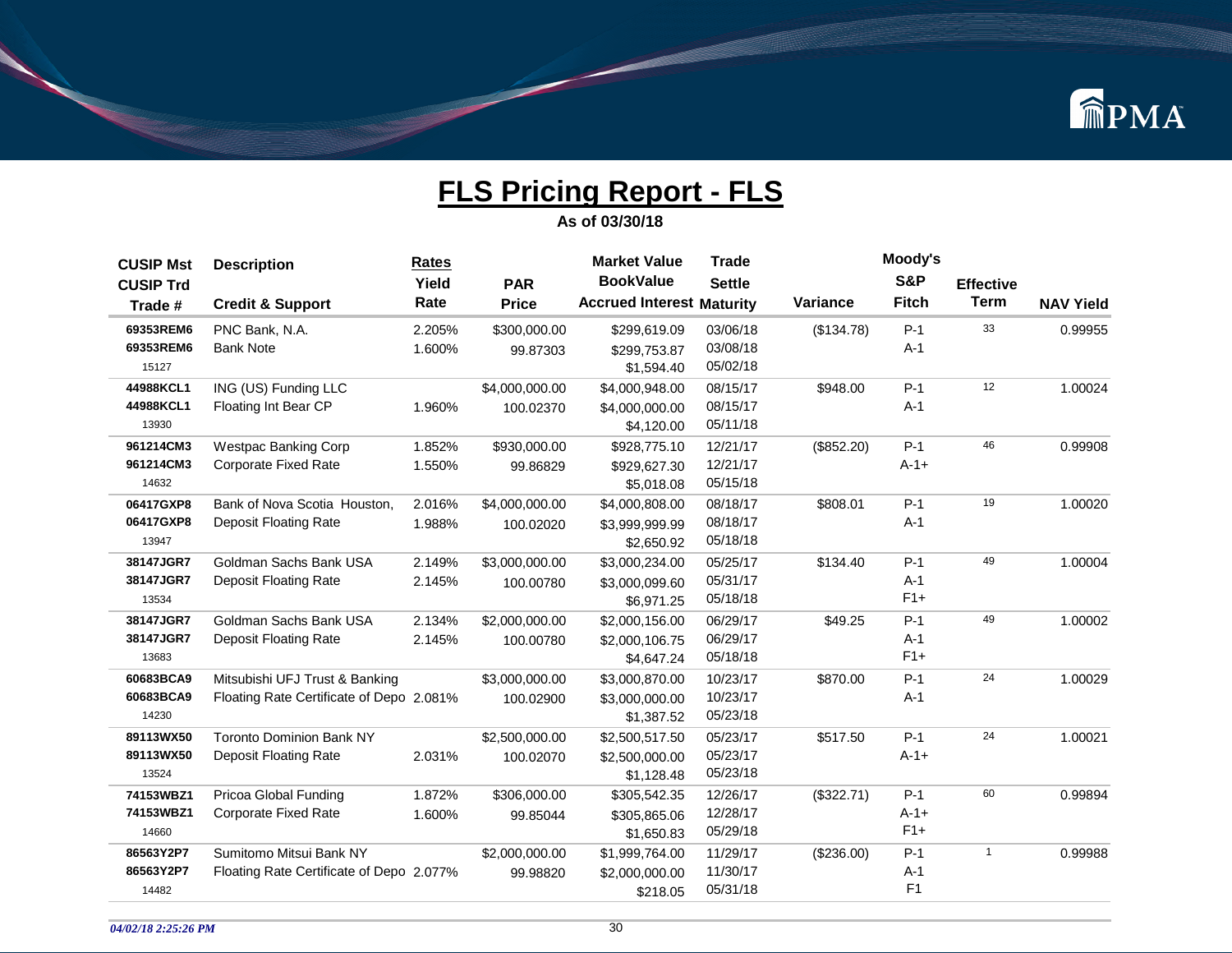

| <b>CUSIP Mst</b> | <b>Description</b>            | Rates  |                | <b>Market Value</b>              | <b>Trade</b>  |                 | Moody's        |                  |                  |
|------------------|-------------------------------|--------|----------------|----------------------------------|---------------|-----------------|----------------|------------------|------------------|
| <b>CUSIP Trd</b> |                               | Yield  | <b>PAR</b>     | <b>BookValue</b>                 | <b>Settle</b> |                 | S&P            | <b>Effective</b> |                  |
| Trade #          | <b>Credit &amp; Support</b>   | Rate   | <b>Price</b>   | <b>Accrued Interest Maturity</b> |               | <b>Variance</b> | <b>Fitch</b>   | <b>Term</b>      | <b>NAV Yield</b> |
| 94989R-CD        | Wells Fargo Bank NA           |        | \$3,000,000.00 | \$2,999,187.00                   | 01/30/18      | (\$813.00)      | $P-1$          | 63               | 0.99973          |
| 94989RYD4        | <b>Certificate of Deposit</b> | 1.850% | 99.97290       | \$3,000,000.00                   | 01/30/18      |                 | $A-1$          |                  |                  |
| 14879            |                               |        |                | \$9,250.20                       | 06/01/18      |                 |                |                  |                  |
| 06050TMC3        | <b>Bank of America NA</b>     | 1.811% | \$310,000.00   | \$309,588.01                     | 12/14/17      | (\$377.21)      | $P-1$          | 67               | 0.99878          |
| 06050TMC3        | <b>Corporate Fixed Rate</b>   | 1.750% | 99.86710       | \$309,965.22                     | 12/15/17      |                 | $A-1$          |                  |                  |
| 14586            |                               |        |                | \$1,729.03                       | 06/05/18      |                 | F <sub>1</sub> |                  |                  |
| 06050TMC3        | <b>Bank of America NA</b>     | 1.911% | \$345,000.00   | \$344,541.50                     | 02/07/18      | (\$353.29)      | $P-1$          | 67               | 0.99898          |
| 06050TMC3        | <b>Corporate Fixed Rate</b>   | 1.750% | 99.86710       | \$344,894.79                     | 02/08/18      |                 | $A-1$          |                  |                  |
| 14940            |                               |        |                | \$1,911.83                       | 06/05/18      |                 | F <sub>1</sub> |                  |                  |
| 06050TMC3        | <b>Bank of America NA</b>     | 1.971% | \$500,000.00   | \$499,335.50                     | 02/08/18      | (\$457.08)      | $P-1$          | 67               | 0.99909          |
| 06050TMC3        | <b>Corporate Fixed Rate</b>   | 1.750% | 99.86710       | \$499,792.58                     | 02/12/18      |                 | $A-1$          |                  |                  |
| 14951            |                               |        |                | \$2,771.04                       | 06/05/18      |                 | F <sub>1</sub> |                  |                  |
| 59217GAG4        | Metlife Funding Inc           | 1.991% | \$2,000,000.00 | \$2,003,596.40                   | 02/15/18      | (\$3,219.28)    | $P-1$          | 76               | 0.99840          |
| 59217GAG4        | <b>Corporate Fixed Rate</b>   | 3.650% | 100.17982      | \$2,006,815.68                   | 02/20/18      |                 | $A - 1 +$      |                  |                  |
| 14999            |                               |        |                | \$21,291.75                      | 06/14/18      |                 |                |                  |                  |
| 717081DG5        | Pfizer Inc.                   | 1.831% | \$375,000.00   | \$374,325.34                     | 12/27/17      | (\$416.54)      | $P-1$          | 77               | 0.99889          |
| 717081DG5        | <b>Corporate Fixed Rate</b>   | 1.500% | 99.82009       | \$374,741.88                     | 12/29/17      |                 | $A-1+$         |                  |                  |
| 14662            |                               |        |                | \$1,639.23                       | 06/15/18      |                 | F <sub>1</sub> |                  |                  |
| 717081DG5        | Pfizer Inc.                   | 1.835% | \$250,000.00   | \$249,550.23                     | 01/29/18      | (\$273.57)      | $P-1$          | 77               | 0.99890          |
| 717081DG5        | <b>Corporate Fixed Rate</b>   | 1.500% | 99.82009       | \$249,823.79                     | 01/31/18      |                 | $A-1+$         |                  |                  |
| 14872            |                               |        |                | \$1,089.23                       | 06/15/18      |                 | F <sub>1</sub> |                  |                  |
| 717081DG5        | Pfizer Inc.                   | 2.102% | \$700,000.00   | \$698,740.63                     | 02/28/18      | (\$382.74)      | $P-1$          | 77               | 0.99945          |
| 717081DG5        | <b>Corporate Fixed Rate</b>   | 1.500% | 99.82009       | \$699,123.37                     | 03/02/18      |                 | $A - 1 +$      |                  |                  |
| 15091            |                               |        |                | \$3,075.52                       | 06/15/18      |                 | F <sub>1</sub> |                  |                  |
| 717081DG5        | Pfizer Inc.                   | 2.093% | \$2,000,000.00 | \$1,996,401.80                   | 03/02/18      | (\$1,130.20)    | $P-1$          | 77               | 0.99943          |
| 717081DG5        | <b>Corporate Fixed Rate</b>   | 1.500% | 99.82009       | \$1,997,532.00                   | 03/06/18      |                 | $A-1+$         |                  |                  |
| 15112            |                               |        |                | \$8,792.00                       | 06/15/18      |                 | F <sub>1</sub> |                  |                  |
| 717081DG5        | Pfizer Inc.                   | 2.235% | \$250,000.00   | \$249,550.23                     | 03/06/18      | (\$67.78)       | $P-1$          | 77               | 0.99973          |
| 717081DG5        | <b>Corporate Fixed Rate</b>   | 1.500% | 99.82009       | \$249,618.00                     | 03/06/18      |                 | $A-1+$         |                  |                  |
| 15124            |                               |        |                | \$1,099.00                       | 06/15/18      |                 | F <sub>1</sub> |                  |                  |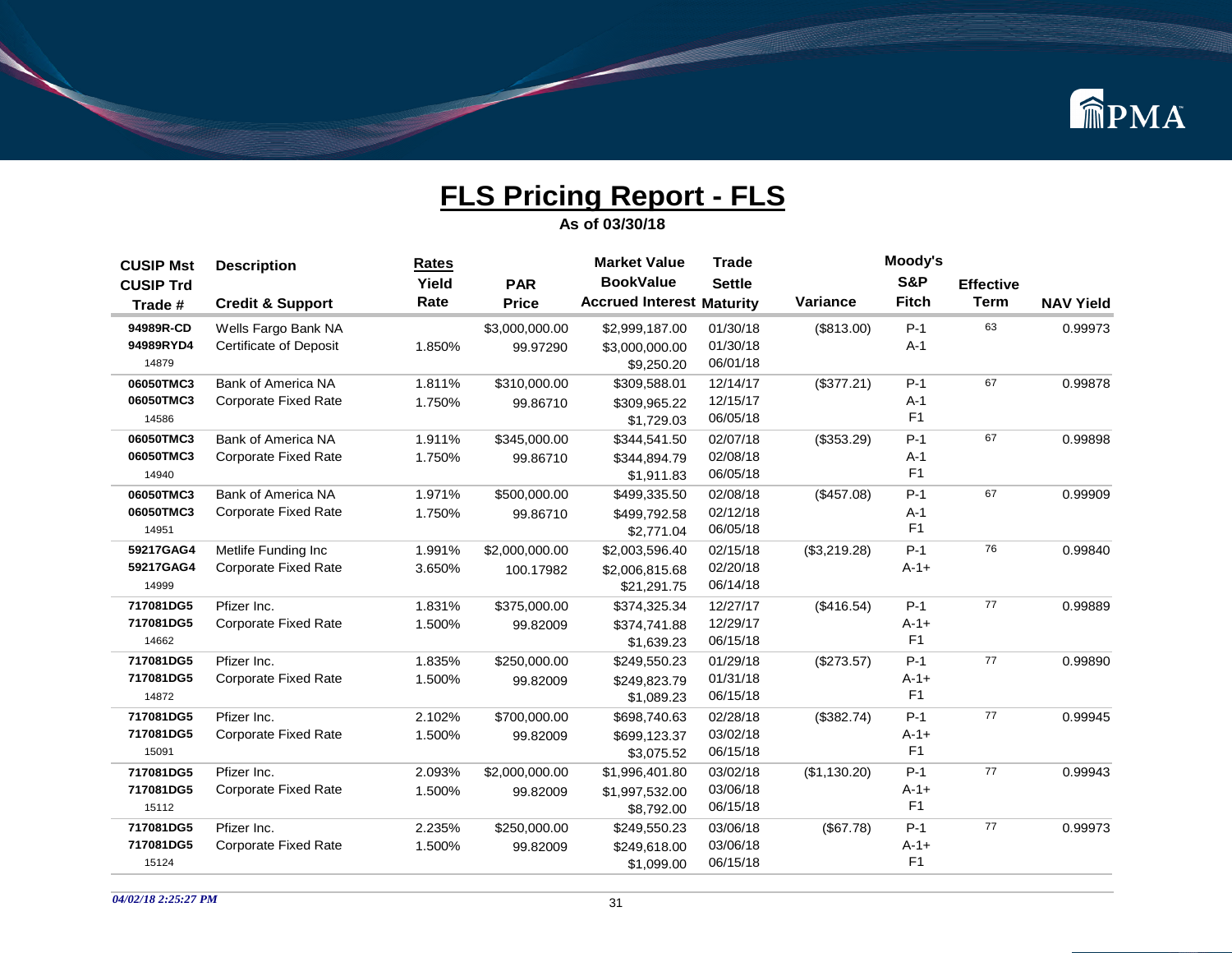

| <b>CUSIP Mst</b> | <b>Description</b>                   | <b>Rates</b> |                | <b>Market Value</b>              | <b>Trade</b>  |              | Moody's        |                  |                  |
|------------------|--------------------------------------|--------------|----------------|----------------------------------|---------------|--------------|----------------|------------------|------------------|
| <b>CUSIP Trd</b> |                                      | Yield        | <b>PAR</b>     | <b>BookValue</b>                 | <b>Settle</b> |              | <b>S&amp;P</b> | <b>Effective</b> |                  |
| Trade #          | <b>Credit &amp; Support</b>          | Rate         | <b>Price</b>   | <b>Accrued Interest Maturity</b> |               | Variance     | <b>Fitch</b>   | <b>Term</b>      | <b>NAV Yield</b> |
| 69353RER5        | PNC Bank, N.A.                       | 1.988%       | \$250,000.00   | \$249,584.53                     | 02/22/18      | (\$317.73)   | $P-1$          | 82               | 0.99873          |
| 69353RER5        | <b>Bank Note Fixed Rate</b>          | 1.850%       | 99.83381       | \$249,902.25                     | 02/22/18      |              | $A-1$          |                  |                  |
| 15054            |                                      |              |                | \$886.60                         | 06/20/18      |              | F <sub>1</sub> |                  |                  |
| 69353RER5        | PNC Bank, N.A.                       | 2.088%       | \$250,000.00   | \$249,584.53                     | 02/22/18      | (\$247.40)   | $P-1$          | 82               | 0.99901          |
| 69353RER5        | <b>Bank Note Fixed Rate</b>          | 1.850%       | 99.83381       | \$249,831.92                     | 02/22/18      |              | $A-1$          |                  |                  |
| 15056            |                                      |              |                | \$886.58                         | 06/20/18      |              | F <sub>1</sub> |                  |                  |
| 69353RER5        | PNC Bank, N.A.                       | 1.938%       | \$500,000.00   | \$499,169.05                     | 02/22/18      | (\$704.79)   | $P-1$          | 82               | 0.99859          |
| 69353RER5        | <b>Bank Note Fixed Rate</b>          | 1.850%       | 99.83381       | \$499,873.84                     | 02/22/18      |              | $A-1$          |                  |                  |
| 15058            |                                      |              |                | \$1,772.69                       | 06/20/18      |              | F <sub>1</sub> |                  |                  |
| 89113W3T1        | <b>Toronto Dominion Bank NY</b>      |              | \$2,000,000.00 | \$2,000,140.00                   | 06/19/17      | \$140.00     | $P-1$          | 21               | 1.00007          |
| 89113W3T1        | <b>Deposit Floating Rate</b>         | 2.002%       | 100.00700      | \$2,000,000.00                   | 06/20/17      |              | $A-1+$         |                  |                  |
| 13631            |                                      |              |                | \$1,223.53                       | 06/20/18      |              | $F1+$          |                  |                  |
| 166764AE0        | Chevron Corporation                  | 1.842%       | \$750,000.00   | \$748.846.50                     | 01/19/18      | (\$932.80)   | $P-1$          | 86               | 0.99876          |
| 166764AE0        | <b>Corporate Fixed Rate</b>          | 1.718%       | 99.84620       | \$749,779.30                     | 01/22/18      |              | $A-1+$         |                  |                  |
| 14809            |                                      |              |                | \$3,420.25                       | 06/24/18      |              |                |                  |                  |
| 74153WCJ6        | Pricoa Global Funding                | 2.402%       | \$3,000,000.00 | \$3,002,518.50                   | 07/07/17      | (\$559.36)   | $P-1$          | 89               | 0.99981          |
| 74153WCJ6        | <b>Corporate Floating Rate</b>       | 2.792%       | 100.08395      | \$3,003,077.86                   | 07/12/17      |              | $A - 1 +$      |                  |                  |
| 13718            |                                      |              |                | \$930.52                         | 06/27/18      |              |                |                  |                  |
| 21685V-CD        | Rabobank Nederland NV NY             |              | \$3,000,000.00 | \$2,996,750.40                   | 12/28/17      | (\$3,249.60) | $P-1$          | 90               | 0.99892          |
| 21685VV48        | Certificate of Deposit               | 1.780%       | 99.89168       | \$3,000,000.00                   | 12/28/17      |              | $A-1$          |                  |                  |
| 14673            |                                      |              |                | \$13,794.69                      | 06/28/18      |              | $F1+$          |                  |                  |
| 78009NV78        | Royal Bank of Canada NY              |              | \$2,000,000.00 | \$2,000,172.00                   | 06/27/17      | \$172.00     | $P-1$          | 31               | 1.00009          |
| 78009NV78        | <b>Deposit Floating Rate</b>         | 2.077%       | 100.00860      | \$2,000,000.00                   | 06/28/17      |              | $A - 1 +$      |                  |                  |
| 13669            |                                      |              |                | \$346.14                         | 06/28/18      |              | $F1+$          |                  |                  |
| 20271EMR7        | <b>Commonwealth Bank of Australi</b> |              | \$5,000,000.00 | \$4,999,720.00                   | 09/29/17      | (\$280.00)   | $P-1$          | 31               | 0.99994          |
| 20271EMR7        | <b>Deposit Floating Rate</b>         | 2.027%       | 99.99440       | \$5,000,000.00                   | 09/29/17      |              | $A - 1 +$      |                  |                  |
| 14135            |                                      |              |                | \$563.02                         | 06/29/18      |              |                |                  |                  |
| 23341V-CD        | DNB Nor Bank ASA NY                  |              | \$4,000,000.00 | \$3,996,354.40                   | 01/29/18      | (\$3,645.60) | $P-1$          | 91               | 0.99909          |
| 23341VCX7        | <b>Certificate of Deposit</b>        | 1.840%       | 99.90886       | \$4,000,000.00                   | 01/29/18      |              | $A-1$          |                  |                  |
| 14870            |                                      |              |                | \$12,470.84                      | 06/29/18      |              |                |                  |                  |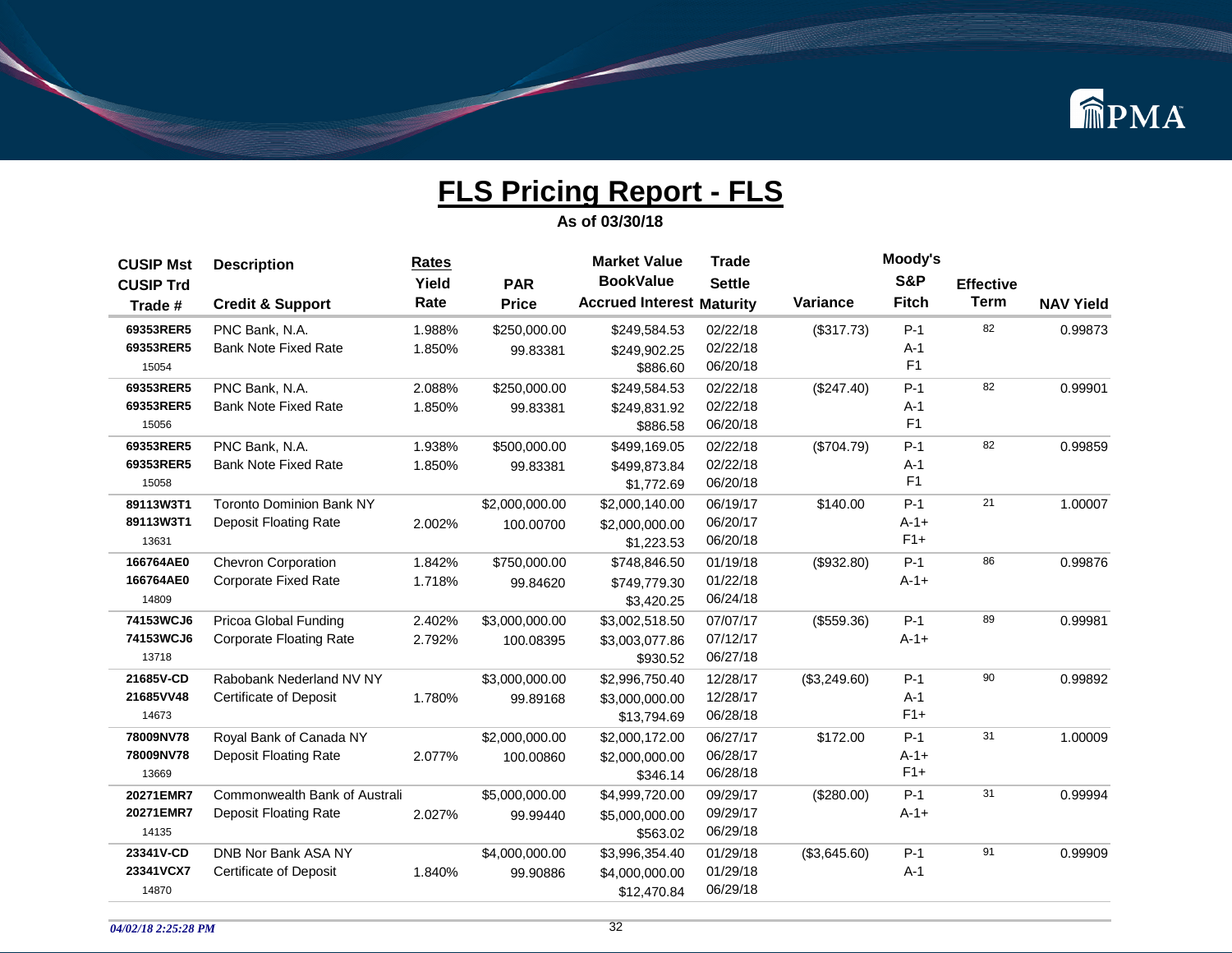

| <b>CUSIP Mst</b> | <b>Description</b>                       | Rates  |                | <b>Market Value</b>              | <b>Trade</b>  |                 | Moody's        |                  |                  |
|------------------|------------------------------------------|--------|----------------|----------------------------------|---------------|-----------------|----------------|------------------|------------------|
| <b>CUSIP Trd</b> |                                          | Yield  | <b>PAR</b>     | <b>BookValue</b>                 | <b>Settle</b> |                 | <b>S&amp;P</b> | <b>Effective</b> |                  |
| Trade #          | <b>Credit &amp; Support</b>              | Rate   | <b>Price</b>   | <b>Accrued Interest Maturity</b> |               | <b>Variance</b> | <b>Fitch</b>   | <b>Term</b>      | <b>NAV Yield</b> |
| 96121T-CD        | Westpac Banking Corp NY                  |        | \$2,000,000.00 | \$1,998,335.80                   | 01/02/18      | (\$1,664.20)    | $P-1$          | 94               | 0.99917          |
| 96121T5V6        | <b>Certificate of Deposit</b>            | 1.810% | 99.91679       | \$2,000,000.00                   | 01/03/18      |                 | $A - 1 +$      |                  |                  |
| 14687            |                                          |        |                | \$8,748.72                       | 07/02/18      |                 | $F1+$          |                  |                  |
| 65590A-CD        | Nordea Bank AB NY                        |        | \$4,000,000.00 | \$3,995,386.40                   | 01/11/18      | (\$4,613.60)    | $P-1$          | 102              | 0.99885          |
| 65590AQS8        | <b>Certificate of Deposit</b>            | 1.840% | 99.88466       | \$4,000,000.00                   | 01/11/18      |                 | $A - 1 +$      |                  |                  |
| 14753            |                                          |        |                | \$16,150.76                      | 07/10/18      |                 | $F1+$          |                  |                  |
| 83050FF30        | Skandinav Enskilda Bank NY               |        | \$2,000,000.00 | \$1,999,584.00                   | 01/10/18      | (\$416.00)      | $P-1$          | 11               | 0.99979          |
| 83050FF30        | Deposit Floating Rate                    | 1.890% | 99.97920       | \$2,000,000.00                   | 01/10/18      |                 | $A-1$          |                  |                  |
| 14739            |                                          |        |                | \$1,985.79                       | 07/10/18      |                 | F <sub>1</sub> |                  |                  |
| 13606BAA4        | Canadian Imperial Bank of Com            | 1.863% | \$1,500,000.00 | \$1,500,866.40                   | 07/31/17      | (\$314.48)      | $P-1$          | 14               | 0.99979          |
| 13606BAA4        | Deposit Floating Rate                    | 2.112% | 100.05776      | \$1,501,180.88                   | 08/01/17      |                 | $A-1$          |                  |                  |
| 13831            |                                          |        |                | \$6,510.52                       | 07/13/18      |                 | $F1+$          |                  |                  |
| 494368AT0        | Kimberly-Clark Corp                      | 2.095% | \$250,000.00   | \$252,605.58                     | 02/16/18      | (\$418.16)      | $P-1$          | 107              | 0.99835          |
| 494368AT0        | <b>Corporate Fixed Rate</b>              | 6.250% | 101.04223      | \$253,023.74                     | 02/21/18      |                 | $A-1$          |                  |                  |
| 15014            |                                          |        |                | \$3,211.70                       | 07/15/18      |                 | F <sub>1</sub> |                  |                  |
| 13606BSD9        | Canadian Imperial Bank of Com            |        | \$3,000,000.00 | \$2,999,328.00                   | 01/16/18      | (\$672.00)      | $P-1$          | 17               | 0.99978          |
| 13606BSD9        | Floating Rate Certificate of Depo 1.956% |        | 99.97760       | \$3,000,000.00                   | 01/16/18      |                 | $A-1$          |                  |                  |
| 14776            |                                          |        |                | \$2,445.45                       | 07/16/18      |                 |                |                  |                  |
| 65590A-CD        | Nordea Bank AB NY                        |        | \$2,000,000.00 | \$1,997,721.80                   | 01/17/18      | (\$2,278.20)    | $P-1$          | 109              | 0.99886          |
| 65590AQY5        | Certificate of Deposit                   | 1.880% | 99.88609       | \$2,000,000.00                   | 01/17/18      |                 | $A - 1 +$      |                  |                  |
| 14787            |                                          |        |                | \$7,624.12                       | 07/17/18      |                 | $F1+$          |                  |                  |
| 06417GWH7        | Bank of Nova Scotia Houston,             | 2.026% | \$2,000,000.00 | \$1,999,690.00                   | 08/24/17      | (\$431.84)      | $P-1$          | 20               | 0.99978          |
| 06417GWH7        | Deposit Floating Rate                    | 2.018% | 99.98450       | \$2,000,121.84                   | 08/25/17      |                 | $A-1$          |                  |                  |
| 13983            |                                          |        |                | \$1,345.44                       | 07/19/18      |                 | $F1+$          |                  |                  |
| 90331JLB3        | <b>US Bank NA</b>                        |        | \$3,000,000.00 | \$2,999,218.80                   | 01/22/18      | (\$781.20)      | $P-1$          | 115              | 0.99974          |
| 90331JLB3        | <b>Bank Note</b>                         | 1.880% | 99.97396       | \$3,000,000.00                   | 01/22/18      |                 | $A-1+$         |                  |                  |
| 14821            |                                          |        |                | \$10,653.56                      | 07/23/18      |                 | $F1+$          |                  |                  |
| 87019VCH8        | Swedbank (New York)                      |        | \$2,000,000.00 | \$1,999,272.00                   | 01/25/18      | (\$728.00)      | $P-1$          | 26               | 0.99964          |
| 87019VCH8        | Floating Rate Certificate of Depo 1.781% |        | 99.96360       | \$2,000,000.00                   | 01/25/18      |                 | $A - 1 +$      |                  |                  |
| 14854            |                                          |        |                | \$494.65                         | 07/25/18      |                 | $F1+$          |                  |                  |
|                  |                                          |        |                |                                  |               |                 |                |                  |                  |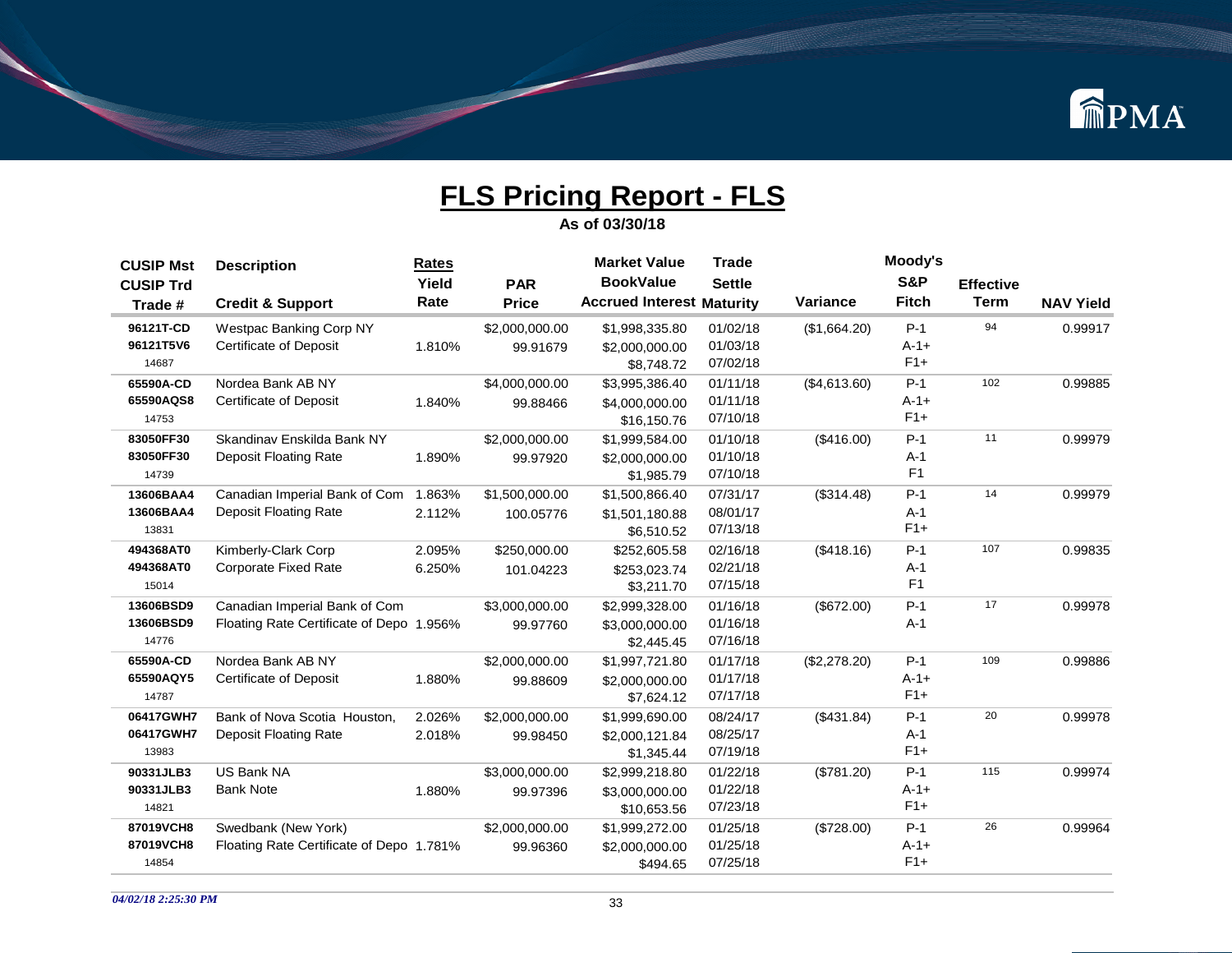

| <b>CUSIP Mst</b> | <b>Description</b>              | <b>Rates</b> |                | <b>Market Value</b>              | <b>Trade</b>  |              | Moody's        |                  |                  |
|------------------|---------------------------------|--------------|----------------|----------------------------------|---------------|--------------|----------------|------------------|------------------|
| <b>CUSIP Trd</b> |                                 | Yield        | <b>PAR</b>     | <b>BookValue</b>                 | <b>Settle</b> |              | <b>S&amp;P</b> | <b>Effective</b> |                  |
| Trade #          | <b>Credit &amp; Support</b>     | Rate         | <b>Price</b>   | <b>Accrued Interest Maturity</b> |               | Variance     | <b>Fitch</b>   | <b>Term</b>      | <b>NAV Yield</b> |
| 78012KFU6        | Royal Bank of Canada            | 1.929%       | \$1,111,000.00 | \$1,108,704.79                   | 01/17/18      | (\$1,818.76) | $P-1$          | 122              | 0.99836          |
| 78012KFU6        | <b>Corporate Fixed Rate</b>     | 1.800%       | 99.79341       | \$1,110,523.55                   | 01/19/18      |              | $A - 1 +$      |                  |                  |
| 14790            |                                 |              |                | \$3,315.60                       | 07/30/18      |              | $F1+$          |                  |                  |
| 57629WAK6        | Massachusetts Mutual Life Insur | 2.021%       | \$500,000.00   | \$504,915.45                     | 02/07/18      | (\$468.92)   | $P-1$          | 123              | 0.99907          |
| 57629WAK6        | <b>Corporate Fixed Rate</b>     | 5.250%       | 100.98309      | \$505,384.37                     | 02/08/18      |              | $A-1+$         |                  |                  |
| 14939            |                                 |              |                | \$4,302.25                       | 07/31/18      |              | $F1+$          |                  |                  |
| 06406HCL1        | Bank of New York Mellon         | 1.850%       | \$2,500,000.00 | \$2,497,852.25                   | 01/30/18      | (\$3,914.87) | $P-1$          | 124              | 0.99844          |
| 06406HCL1        | <b>Corporate Fixed Rate</b>     | 2.100%       | 99.91409       | \$2,501,767.12                   | 02/01/18      |              | $A-1$          |                  |                  |
| 14882            |                                 |              |                | \$8,411.74                       | 08/01/18      |              | $F1+$          |                  |                  |
| 06406HCM9        | Bank of New York Mellon         | 1.879%       | \$405,000.00   | \$405,488.51                     | 01/24/18      | (\$171.70)   | $P-1$          | 32               | 0.99958          |
| 06406HCM9        | <b>Corporate Floating Rate</b>  | 2.333%       | 100.12062      | \$405,660.21                     | 01/25/18      |              | $A-1$          |                  |                  |
| 14843            |                                 |              |                | \$1,522.50                       | 08/01/18      |              | $F1+$          |                  |                  |
| 57629WBS8        | Massachusetts Mutual Life Insur | 1.907%       | \$490,000.00   | \$489,335.56                     | 01/09/18      | (\$981.60)   | $P-1$          | 125              | 0.99800          |
| 57629WBS8        | <b>Corporate Fixed Rate</b>     | 2.100%       | 99.86440       | \$490,317.16                     | 01/11/18      |              | $A - 1 +$      |                  |                  |
| 14729            |                                 |              |                | \$1,613.10                       | 08/02/18      |              | $F1+$          |                  |                  |
| 57629WBS8        | Massachusetts Mutual Life Insur | 2.442%       | \$250,000.00   | \$249,661.00                     | 03/12/18      | (\$48.62)    | $P-1$          | 125              | 0.99981          |
| 57629WBS8        | <b>Corporate Fixed Rate</b>     | 2.100%       | 99.86440       | \$249.709.62                     | 03/13/18      |              | $A-1+$         |                  |                  |
| 15156            |                                 |              |                | \$854.96                         | 08/02/18      |              | $F1+$          |                  |                  |
| 4497W1-CP        | ING (US) Funding LLC            | 1.980%       | \$2,000,000.00 | \$1,983,338.20                   | 02/05/18      | (\$2,724.08) | $P-1$          | 129              | 0.99863          |
| 4497W1H66        | Discount Commercial Paper       |              | 99.16691       | \$1,986,062.28                   | 02/05/18      |              | $A-1$          |                  |                  |
| 14921            |                                 |              |                |                                  | 08/06/18      |              |                |                  |                  |
| 60683B-CD        | Mitsubishi UFJ Trust & Banking  | 2.010%       | \$3,000,000.00 | \$2,996,152.80                   | 03/02/18      | (\$3,947.42) | $P-1$          | 130              | 0.99868          |
| 60683BEN9        | <b>Certificate of Deposit</b>   | 2.020%       | 99.87176       | \$3,000,100.22                   | 03/02/18      |              | $A-1$          |                  |                  |
| 15103            |                                 |              |                | \$9,763.14                       | 08/07/18      |              |                |                  |                  |
| 06053P-BN        | Bank of America NA              |              | \$5,000,000.00 | \$5,000,554.00                   | 02/13/18      | \$554.00     | $P-1$          | 136              | 1.00011          |
| 06053PF28        | <b>Bank Note</b>                | 2.020%       | 100.01108      | \$5,000,000.00                   | 02/13/18      |              | $A-1$          |                  |                  |
| 14980            |                                 |              |                | \$12,905.76                      | 08/13/18      |              | F <sub>1</sub> |                  |                  |
| 69371RM60        | <b>PACCAR Financial Corp</b>    | 2.022%       | \$305,000.00   | \$304,341.02                     | 02/09/18      | (\$350.87)   | $P-1$          | 137              | 0.99885          |
| 69371RM60        | <b>Corporate Fixed Rate</b>     | 1.750%       | 99.78394       | \$304,691.89                     | 02/12/18      |              | $A-1$          |                  |                  |
| 14962            |                                 |              |                | \$663.75                         | 08/14/18      |              |                |                  |                  |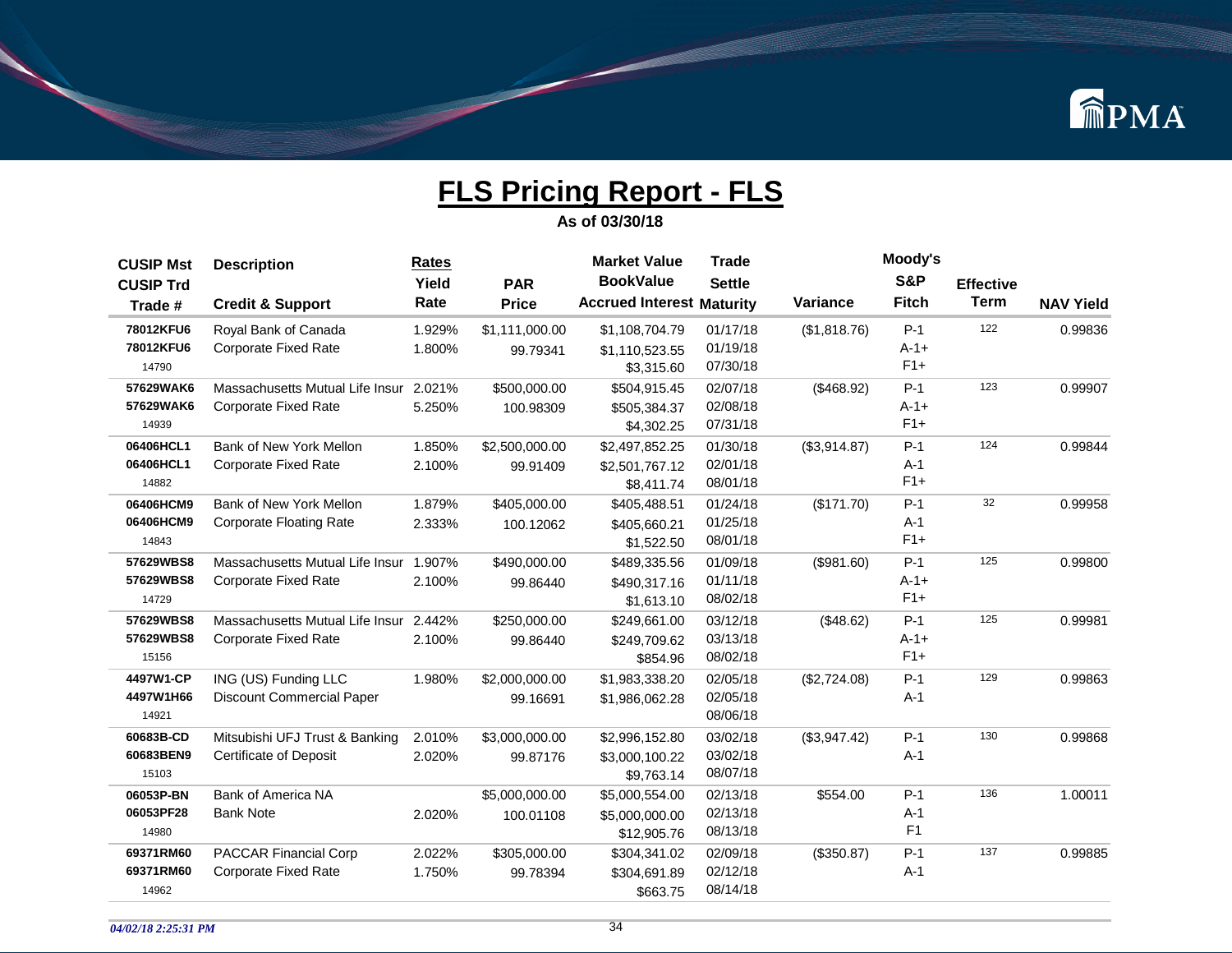

| <b>CUSIP Mst</b> | <b>Description</b>               | <b>Rates</b> |                | <b>Market Value</b>              | <b>Trade</b>  |              | Moody's        |                  |                  |
|------------------|----------------------------------|--------------|----------------|----------------------------------|---------------|--------------|----------------|------------------|------------------|
| <b>CUSIP Trd</b> |                                  | Yield        | <b>PAR</b>     | <b>BookValue</b>                 | <b>Settle</b> |              | S&P            | <b>Effective</b> |                  |
| Trade #          | <b>Credit &amp; Support</b>      | Rate         | <b>Price</b>   | <b>Accrued Interest Maturity</b> |               | Variance     | <b>Fitch</b>   | <b>Term</b>      | <b>NAV Yield</b> |
| 084670BX5        | Berkshire Hathaway Inc           | 1.990%       | \$400,000.00   | \$398,058.88                     | 02/08/18      | (\$681.52)   | $P-1$          | 138              | 0.99829          |
| 084670BX5        | <b>Corporate Fixed Rate</b>      | 1.150%       | 99.51472       | \$398.740.40                     | 02/12/18      |              | $A - 1 +$      |                  |                  |
| 14952            |                                  |              |                | \$559.24                         | 08/15/18      |              |                |                  |                  |
| 842400FJ7        | Southern Cal Edison              | 2.009%       | \$400,000.00   | \$404,290.00                     | 01/24/18      | (\$911.92)   | $P-1$          | 138              | 0.99775          |
| 842400FJ7        | <b>Corporate Fixed Rate</b>      | 5.500%       | 101.07250      | \$405,201.92                     | 01/26/18      |              | $A-1$          |                  |                  |
| 14840            |                                  |              |                | \$2,662.00                       | 08/15/18      |              |                |                  |                  |
| 842400FJ7        | Southern Cal Edison              | 2.331%       | \$1,285,000.00 | \$1,298,781.63                   | 03/01/18      | (\$1,245.81) | $P-1$          | 138              | 0.99904          |
| 842400FJ7        | <b>Corporate Fixed Rate</b>      | 5.500%       | 101.07250      | \$1,300,027.44                   | 03/02/18      |              | $A-1$          |                  |                  |
| 15099            |                                  |              |                | \$8,927.76                       | 08/15/18      |              |                |                  |                  |
| 86565BAK7        | Sumitomo Mitsui Bank NY          |              | \$4,000,000.00 | \$4,001,764.00                   | 02/21/18      | \$1.764.00   | $P-1$          | 52               | 1.00044          |
| 86565BAK7        | <b>Deposit Floating Rate</b>     | 2.062%       | 100.04410      | \$4,000,000.00                   | 02/21/18      |              | $A-1$          |                  |                  |
| 15039            |                                  |              |                | \$8,706.94                       | 08/21/18      |              | F <sub>1</sub> |                  |                  |
| 89233H-CP        | Toyota Motor Credit Corp.        | 2.093%       | \$4,000,000.00 | \$3,961,865.20                   | 02/16/18      | (\$4,554.80) | $P-1$          | 147              | 0.99885          |
| 89233HHQ0        | Discount Commercial Paper        |              | 99.04663       | \$3,966,420.00                   | 02/16/18      |              | $A-1+$         |                  |                  |
| 15012            |                                  |              |                |                                  | 08/24/18      |              |                |                  |                  |
| 90333V-CD        | <b>US Bank NA</b>                |              | \$3,000,000.00 | \$2,999,013.00                   | 02/26/18      | (\$987.00)   | $P-1$          | 150              | 0.99967          |
| 90333VWP1        | <b>Certificate of Deposit</b>    | 2.160%       | 99.96710       | \$3,000,000.00                   | 02/26/18      |              | $A - 1 +$      |                  |                  |
| 15074            |                                  |              |                | \$5,940.00                       | 08/27/18      |              | $F1+$          |                  |                  |
| 23328A-CD        | DZ Bank NY                       |              | \$3,000,000.00 | \$2,998,106.40                   | 03/02/18      | (\$1,893.60) | $P-1$          | 159              | 0.99937          |
| 23328AZT4        | <b>Certificate of Deposit</b>    | 2.220%       | 99.93688       | \$3,000,000.00                   | 03/05/18      |              | $A-1+$         |                  |                  |
| 15111            |                                  |              |                | \$4,810.00                       | 09/05/18      |              | $F1+$          |                  |                  |
| 20271RAD2        | Commonwealth Bank of Australi    | 2.105%       | \$1,000,000.00 | \$999,677.00                     | 02/12/18      | (\$2,092.65) | $P-1$          | 174              | 0.99791          |
| 20271RAD2        | <b>Corporate Fixed Rate</b>      | 2.500%       | 99.96770       | \$1,001,769.65                   | 02/14/18      |              | $A-1+$         |                  |                  |
| 14967            |                                  |              |                | \$756.91                         | 09/20/18      |              | $F1+$          |                  |                  |
| 74153WCF4        | Pricoa Global Funding            | 2.468%       | \$291,000.00   | \$290,131.28                     | 03/05/18      | (\$95.33)    | $P-1$          | 175              | 0.99967          |
| 74153WCF4        | <b>Corporate Fixed Rate</b>      | 1.900%       | 99.70147       | \$290.226.61                     | 03/06/18      |              | $A - 1 +$      |                  |                  |
| 15122            |                                  |              |                | \$150.50                         | 09/21/18      |              |                |                  |                  |
| 46590E-CP        | JP Morgan Securities LLC         | 2.513%       | \$3,000,000.00 | \$2,963,155.80                   | 03/23/18      | \$562.44     | $P-1$          | 182              | 1.00019          |
| 46590EJU3        | <b>Discount Commercial Paper</b> |              | 98.77186       | \$2,962,593.36                   | 03/23/18      |              | $A-1$          |                  |                  |
| 15235            |                                  |              |                |                                  | 09/28/18      |              | F1             |                  |                  |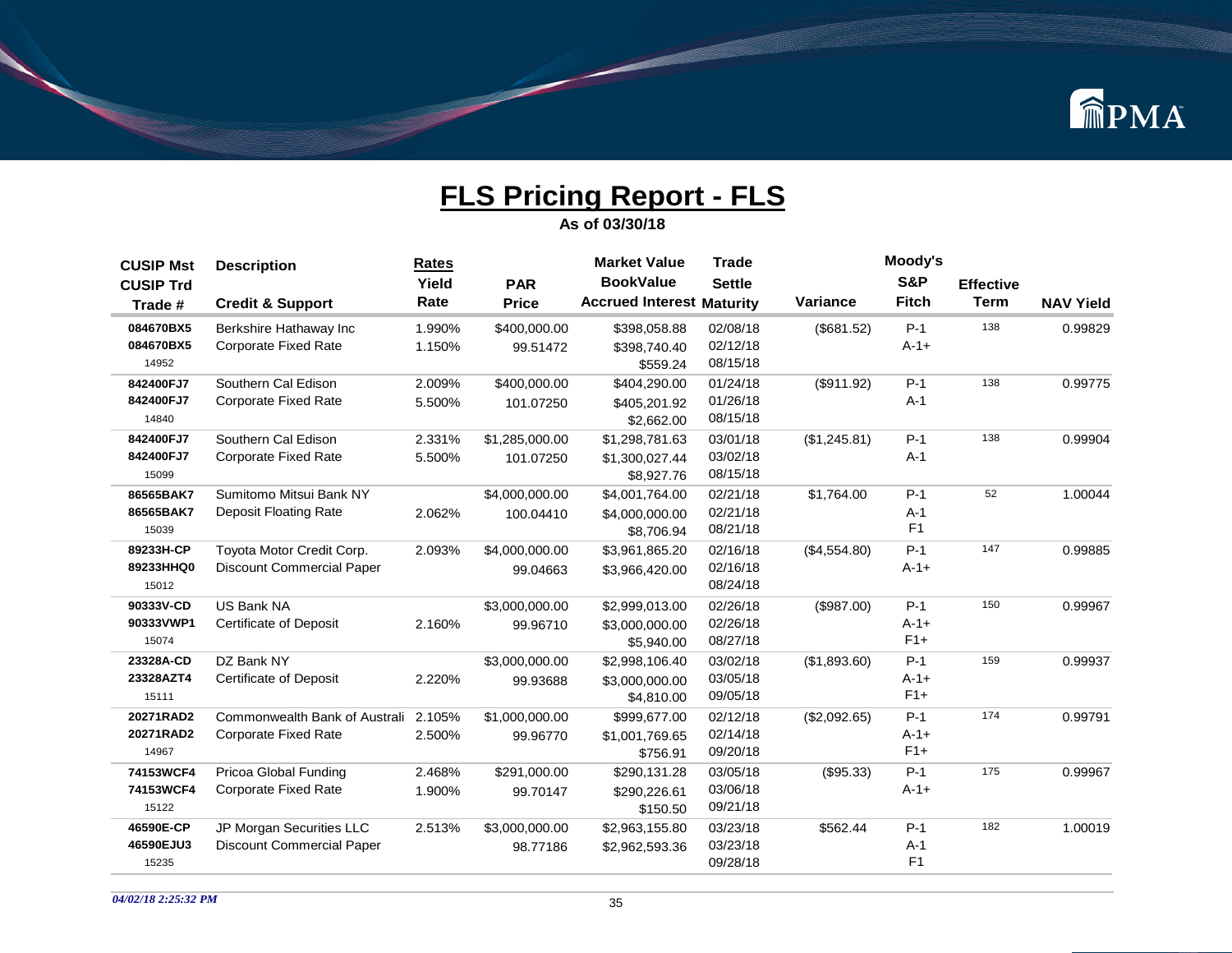

**As of 03/30/18**

| <b>CUSIP Mst</b> | <b>Description</b>                       | <b>Rates</b> |                | <b>Market Value</b>              | Trade         |               | Moody's        |                  |                  |
|------------------|------------------------------------------|--------------|----------------|----------------------------------|---------------|---------------|----------------|------------------|------------------|
| <b>CUSIP Trd</b> |                                          | Yield        | <b>PAR</b>     | <b>BookValue</b>                 | <b>Settle</b> |               | <b>S&amp;P</b> | <b>Effective</b> |                  |
| Trade #          | <b>Credit &amp; Support</b>              | Rate         | <b>Price</b>   | <b>Accrued Interest Maturity</b> |               | Variance      | <b>Fitch</b>   | Term             | <b>NAV Yield</b> |
| 64952WCB7        | New York Life Global Funding             | 2.078%       | \$425,000.00   | \$422,654.21                     | 02/01/18      | (\$1,029.34)  | $P-1$          | 217              | 0.99757          |
| 64952WCB7        | Corporate Fixed Rate                     | 1.550%       | 99.44805       | \$423,683.55                     | 02/01/18      |               | $A - 1 +$      |                  |                  |
| 14899            |                                          |              |                | \$2,678.38                       | 11/02/18      |               | $F1+$          |                  |                  |
| 78012UAW5        | Royal Bank of Canada NY                  |              | \$3,000,000.00 | \$2,998,215.00                   | 02/27/18      | (\$1,785.00)  | $P-1$          | 28               | 0.99941          |
| 78012UAW5        | Floating Rate Certificate of Depo 2.175% |              | 99.94050       | \$3,000,000.00                   | 02/28/18      |               | $A-1+$         |                  |                  |
| 15083            |                                          |              |                | \$725.00                         | 11/27/18      |               | $F1+$          |                  |                  |
| 86958J-CD        | Svenska Handelsbank NY                   |              | \$3,000,000.00 | \$2,997,409.80                   | 01/31/18      | (\$2,590.20)  | $P-1$          | 251              | 0.99914          |
| 86958JYQ6        | Certificate of Deposit                   | 2.100%       | 99.91366       | \$3,000,000.00                   | 02/01/18      |               | $A-1+$         |                  |                  |
| 14895            |                                          |              |                | \$10,150.00                      | 12/06/18      |               | $F1+$          |                  |                  |
| 21684B4G6        | Rabobank Nederland NV NY                 |              | \$2,500,000.00 | \$2,495,992.50                   | 01/08/18      | (\$4,007.50)  | $P-1$          | 11               | 0.99840          |
| 21684B4G6        | Deposit Floating Rate                    | 1.950%       | 99.83970       | \$2,500,000.00                   | 01/10/18      |               | $A-1$          |                  |                  |
| 14721            |                                          |              |                | \$2,561.38                       | 01/10/19      |               |                |                  |                  |
| 84               |                                          |              | Totals:        | \$241,333,656.29                 |               | (\$67,614.53) |                |                  | 0.99972          |
|                  |                                          |              |                | \$241,401,270.82                 |               |               |                |                  |                  |

 $\checkmark$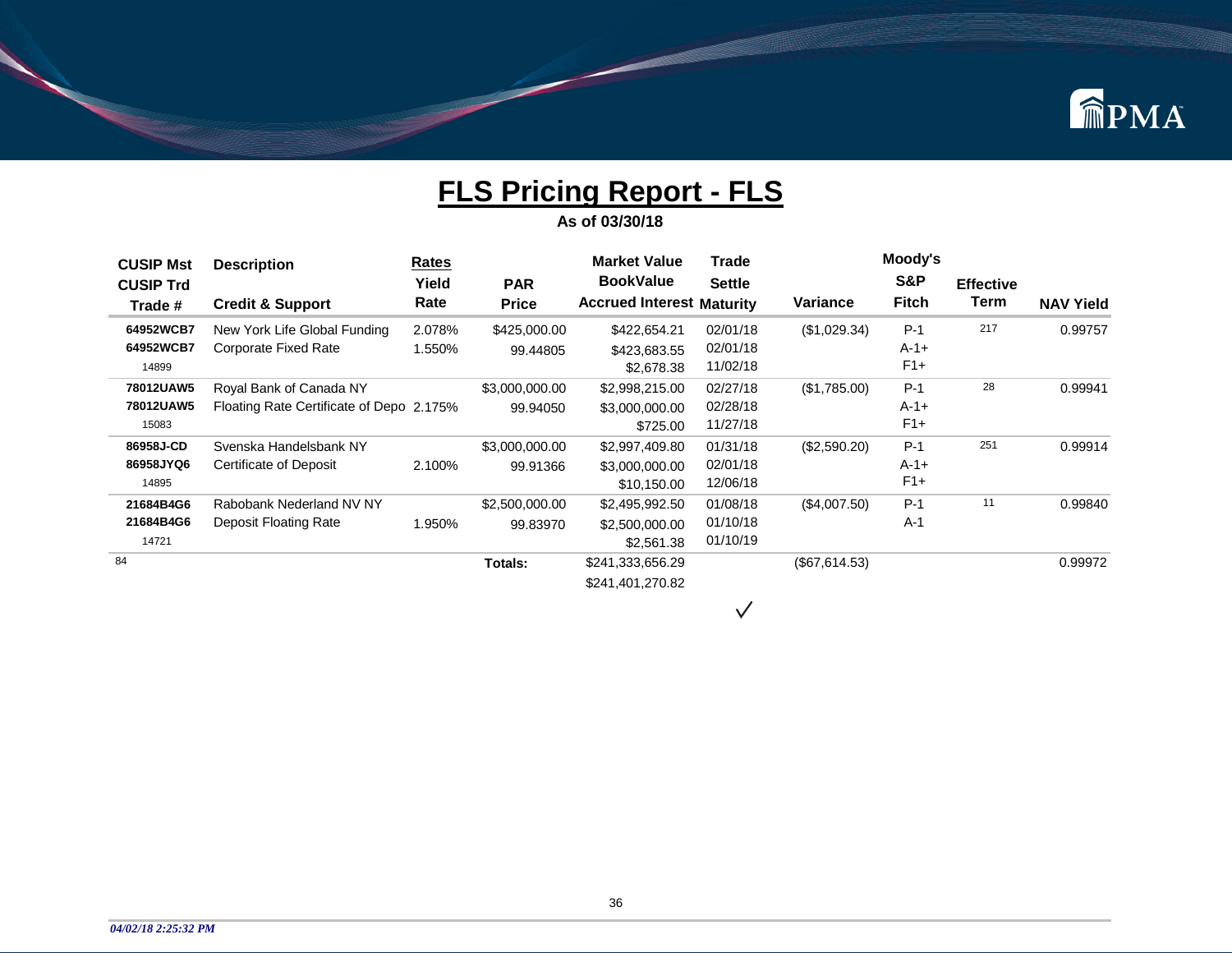

| <b>CUSIP Mst</b> | <b>Description</b>                    | <b>Rates</b> |                | <b>Market Value</b>              | <b>Trade</b>  |              | Moody's        |                  |                  |
|------------------|---------------------------------------|--------------|----------------|----------------------------------|---------------|--------------|----------------|------------------|------------------|
| <b>CUSIP Trd</b> |                                       | Yield        | <b>PAR</b>     | <b>BookValue</b>                 | <b>Settle</b> |              | <b>S&amp;P</b> | <b>Effective</b> |                  |
| Trade #          | <b>Credit &amp; Support</b>           | Rate         | <b>Price</b>   | <b>Accrued Interest Maturity</b> |               | Variance     | <b>Fitch</b>   | <b>Term</b>      | <b>NAV Yield</b> |
| 60934N104        | Federated Govt Obligations Fun        |              | \$19,992.78    | \$19,992.78                      | 03/30/18      | \$0.00       | $P-1$          | 3                | 1.00000          |
|                  | Federated Govt Obligations Fun        | 1.160%       | 100.00000      | \$19,992.78                      | 03/30/18      |              | $A-1$          |                  |                  |
| 15272            |                                       |              |                | \$62.76                          | 04/02/18      |              |                |                  |                  |
| 981464FP0        | <b>World Financial Network Credit</b> | 1.682%       | \$575,000.00   | \$572,599.03                     | 11/01/17      | (\$1,892.91) | AAA            | 138              | 0.99671          |
| 981464FP0        | <b>Asset Backed Security</b>          | 1.440%       | 99.58244       | \$574,491.94                     | 11/03/17      |              | AAA            |                  |                  |
| 14280            |                                       |              |                | \$356.16                         | 08/15/18      |              | AAA            |                  |                  |
| 981464FP0        | <b>World Financial Network Credit</b> | 2.132%       | \$165,000.00   | \$164,311.03                     | 02/16/18      | (\$264.98)   | AAA            | 138              | 0.99839          |
| 981464FP0        | <b>Asset Backed Security</b>          | 1.440%       | 99.58244       | \$164,576.01                     | 02/21/18      |              | AAA            |                  |                  |
| 15015            |                                       |              |                | \$102.24                         | 08/15/18      |              | AAA            |                  |                  |
| 65557CAQ6        | Nordea Bank AB NY                     | 1.768%       | \$2,000,000.00 | \$1,994,026.00                   | 11/13/17      | (\$6,952.00) | $P-1$          | 171              | 0.99653          |
| 65557CAQ6        | Certificate of Deposit                | 1.875%       | 99.70130       | \$2,000,978.00                   | 11/15/17      |              | $A - 1 +$      |                  |                  |
| 14372            |                                       |              |                | \$1,233.72                       | 09/17/18      |              | $F1+$          |                  |                  |
| 14041NFA4        | Capital One Multi-Asset Executi       | 1.927%       | \$425,000.00   | \$422,685.88                     | 11/24/17      | (\$1,628.64) |                | 199              | 0.99616          |
| 14041NFA4        | <b>Asset Backed Security</b>          | 1.340%       | 99.45550       | \$424,314.51                     | 11/28/17      |              | AAA            |                  |                  |
| 14453            |                                       |              |                | \$244.96                         | 10/15/18      |              |                |                  |                  |
| 44890UAF1        | Hyundai Auto Receivables Trust        | 2.027%       | \$300,000.00   | \$299,442.99                     | 12/04/17      | (\$674.91)   | Aaa            | 199              | 0.99775          |
| 44890UAF1        | <b>Asset Backed Security</b>          | 2.100%       | 99.81433       | \$300,117.90                     | 12/05/17      |              | AAA            |                  |                  |
| 14501            |                                       |              |                | \$271.04                         | 10/15/18      |              | AAA            |                  |                  |
| 981464DG2        | <b>World Financial Network Credit</b> | 1.747%       | \$825,000.00   | \$823,519.13                     | 11/01/17      | (\$3,657.08) |                | 199              | 0.99558          |
| 981464DG2        | <b>Asset Backed Security</b>          | 2.230%       | 99.82050       | \$827,176.21                     | 11/03/17      |              | AAA            |                  |                  |
| 14278            |                                       |              |                | \$791.36                         | 10/15/18      |              | AAA            |                  |                  |
| 41284BAE6        | Harley-Davidson Motorcycle Tru        | 1.770%       | \$875,000.00   | \$868,438.55                     | 11/02/17      | (\$5,948.07) | Aaa            | 260              | 0.99320          |
| 41284BAE6        | <b>Asset Backed Security</b>          | 1.670%       | 99.25012       | \$874,386.62                     | 11/06/17      |              | AAA            |                  |                  |
| 14291            |                                       |              |                | \$628.48                         | 12/15/18      |              | AAA            |                  |                  |
| 43814LAD1        | Honda Auto Receivables Owner          | 1.726%       | \$1,000,000.00 | \$990,236.80                     | 11/06/17      | (\$7,130.62) | Aaa            | 266              | 0.99285          |
| 43814LAD1        | <b>Asset Backed Security</b>          | 1.440%       | 99.02368       | \$997,367.42                     | 11/07/17      |              | AAA            |                  |                  |
| 14310            |                                       |              |                | \$387.10                         | 12/21/18      |              |                |                  |                  |
| 17305EGA7        | Citibank Credit Card Issuance T       | 1.716%       | \$1,000,000.00 | \$994,312.30                     | 11/01/17      | (\$5,869.38) | Aaa            | 293              | 0.99413          |
| 17305EGA7        | <b>CCCIT 2017-A2 A2</b>               | 1.740%       | 99.43123       | \$1,000,181.68                   | 11/03/17      |              | AAA            |                  |                  |
| 14279            |                                       |              |                | \$3,479.91                       | 01/17/19      |              |                |                  |                  |
|                  |                                       |              |                |                                  |               |              |                |                  |                  |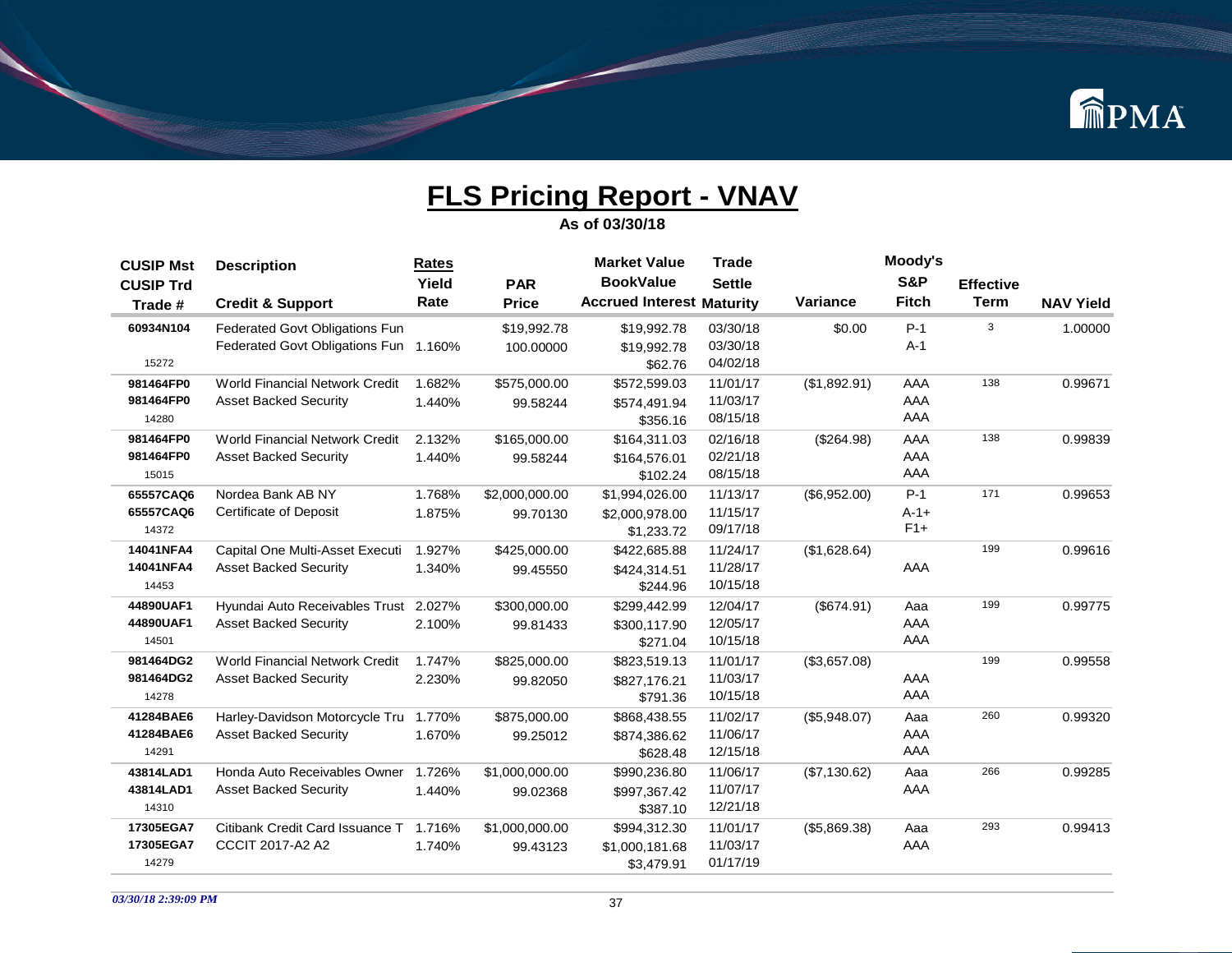

| <b>CUSIP Mst</b> | <b>Description</b>                    | <b>Rates</b> |                | <b>Market Value</b>              | <b>Trade</b>  |              | Moody's        |                  |                  |
|------------------|---------------------------------------|--------------|----------------|----------------------------------|---------------|--------------|----------------|------------------|------------------|
| <b>CUSIP Trd</b> |                                       | Yield        | <b>PAR</b>     | <b>BookValue</b>                 | <b>Settle</b> |              | <b>S&amp;P</b> | <b>Effective</b> |                  |
| Trade #          | <b>Credit &amp; Support</b>           | Rate         | <b>Price</b>   | <b>Accrued Interest Maturity</b> |               | Variance     | <b>Fitch</b>   | <b>Term</b>      | <b>NAV Yield</b> |
| 17305EGA7        | Citibank Credit Card Issuance T       | 1.723%       | \$1,000,000.00 | \$994,312.30                     | 11/02/17      | (\$5,817.89) | Aaa            | 293              | 0.99418          |
| 17305EGA7        | CCCIT 2017-A2 A2                      | 1.740%       | 99.43123       | \$1,000,130.19                   | 11/03/17      |              | AAA            |                  |                  |
| 14286            |                                       |              |                | \$3,479.91                       | 01/17/19      |              |                |                  |                  |
| 02007FAB1        | Ally Auto Receivables Trust           | 1.677%       | \$600,000.00   | \$597,454.20                     | 11/01/17      | (\$2,249.73) | AAA            | 350              | 0.99625          |
| 02007FAB1        | <b>Asset Backed Security</b>          | 1.590%       | 99.57570       | \$599,703.93                     | 11/03/17      |              | AAA            |                  |                  |
| 14284            |                                       |              |                | \$410.40                         | 03/15/19      |              |                |                  |                  |
| 981464CW8        | <b>World Financial Network Credit</b> | 1.893%       | \$550,000.00   | \$552,267.27                     | 11/01/17      | (\$4,264.91) | AAA            | 350              | 0.99234          |
| 981464CW8        | <b>Asset Backed Security</b>          | 3.140%       | 100.41223      | \$556,532.17                     | 11/03/17      |              | AAA            |                  |                  |
| 14283            |                                       |              |                | \$742.72                         | 03/15/19      |              |                |                  |                  |
| 02007YAB0        | Ally Auto Receivables Trust           | 1.857%       | \$500,000.00   | \$497,814.70                     | 11/16/17      | (\$2,184.65) |                | 411              | 0.99563          |
| 02007YAB0        | <b>Asset Backed Security</b>          | 1.810%       | 99.56294       | \$499,999.35                     | 11/22/17      |              | AAA            |                  |                  |
| 14402            |                                       |              |                | \$389.28                         | 05/15/19      |              |                |                  |                  |
| 02582JHG8        | American Express Credit Corp          | 1.795%       | \$1,200,000.00 | \$1,188,327.96                   | 11/06/17      | (\$9,694.25) |                | 411              | 0.99191          |
| 02582JHG8        | <b>Asset Backed Security</b>          | 1.640%       | 99.02733       | \$1,198,022.21                   | 11/07/17      |              | AAA            |                  |                  |
| 14322            |                                       |              |                | \$846.40                         | 05/15/19      |              | AAA            |                  |                  |
| 34532AAB9        | Ford Credirt Auto Owner Trust (       | 1.464%       | \$1,360,534.04 | \$1,354,836.12                   | 12/08/17      | (\$5,608.56) |                | 442              | 0.99588          |
| 34532AAB9        | <b>Asset Backed Security</b>          | 1.800%       | 99.58120       | \$1,360,444.68                   | 12/08/17      |              | AAA            |                  |                  |
| 14540            |                                       |              |                | \$1,053.28                       | 06/15/19      |              |                |                  |                  |
| 89237RAB4        | Toyota Auto Receivables Owner         | 1.720%       | \$390,000.00   | \$387,672.95                     | 11/01/17      | (\$1,939.32) | Aaa            | 442              | 0.99502          |
| 89237RAB4        | TAOT 2017-C A2A                       | 1.580%       | 99.40332       | \$389,612.27                     | 11/03/17      |              | AAA            |                  |                  |
| 14281            |                                       |              |                | \$264.96                         | 06/15/19      |              |                |                  |                  |
| 14041NFE6        | Capital One Multi-Asset Executi       | 1.831%       | \$1,000,000.00 | \$985,475.60                     | 11/09/17      | (\$8,745.85) |                | 444              | 0.99120          |
| 14041NFE6        | <b>Asset Backed Security</b>          | 1.340%       | 98.54756       | \$994,221.45                     | 11/10/17      |              | AAA            |                  |                  |
| 14352            |                                       |              |                | \$576.32                         | 06/17/19      |              | AAA            |                  |                  |
| 14041NFE6        | Capital One Multi-Asset Executi       | 1.927%       | \$625,000.00   | \$615,922.25                     | 11/24/17      | (\$4,759.42) |                | 444              | 0.99233          |
| 14041NFE6        | <b>Asset Backed Security</b>          | 1.340%       | 98.54756       | \$620,681.67                     | 11/28/17      |              | AAA            |                  |                  |
| 14452            |                                       |              |                | \$360.16                         | 06/17/19      |              | AAA            |                  |                  |
| 161571HC1        | Chase Issuance Trust (CHAIT)          | 1.793%       | \$930,000.00   | \$916,824.69                     | 11/02/17      | (\$8,549.66) |                | 444              | 0.99076          |
| 161571HC1        | <b>Asset Backed Security</b>          | 1.370%       | 98.58330       | \$925,374.35                     | 11/06/17      |              | AAA            |                  |                  |
| 14288            |                                       |              |                | \$548.00                         | 06/17/19      |              | AAA            |                  |                  |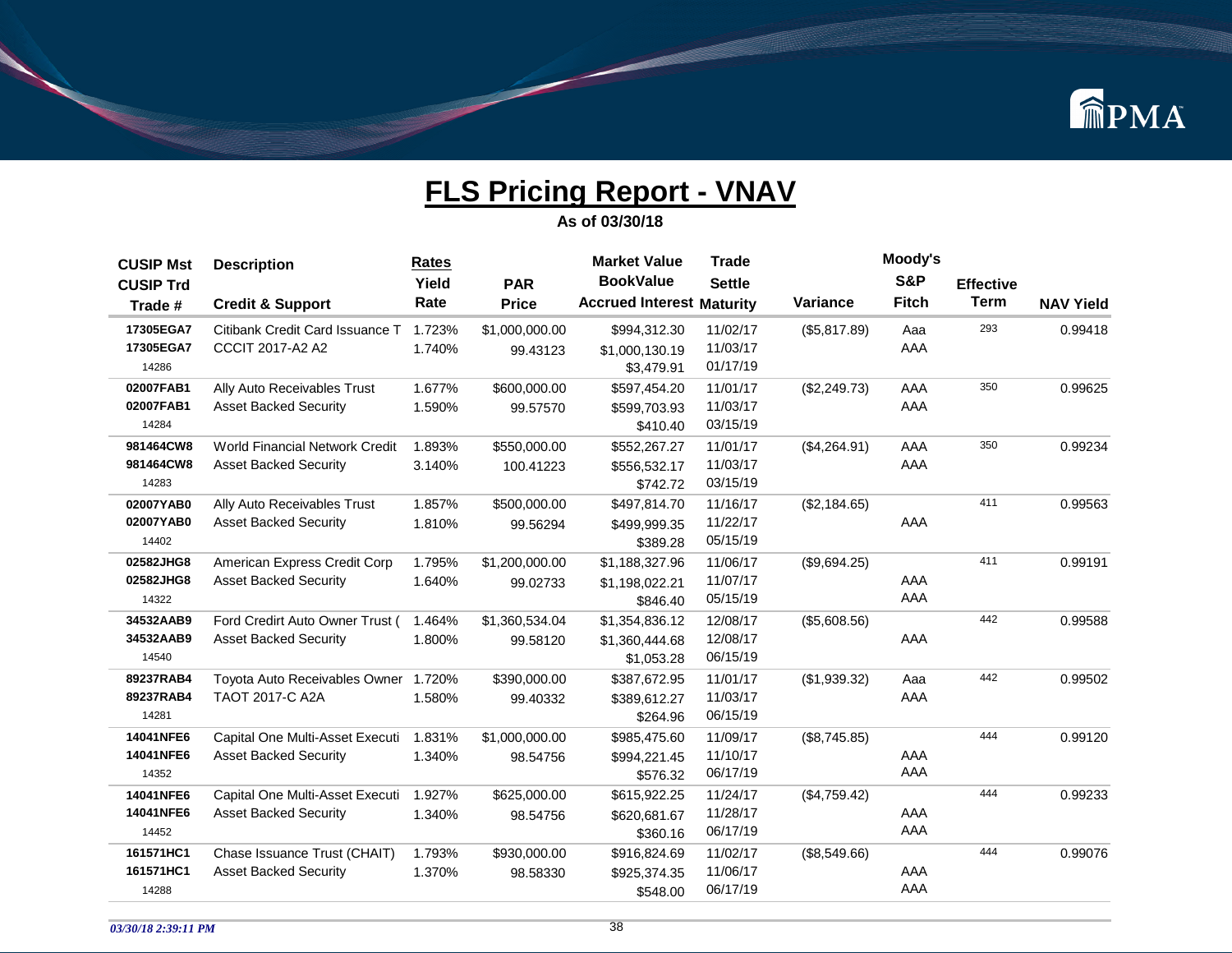

| <b>BookValue</b><br>S&P<br><b>Settle</b><br>Yield<br><b>PAR</b><br><b>Effective</b><br><b>CUSIP Trd</b><br><b>Term</b><br><b>Accrued Interest Maturity</b><br><b>Fitch</b><br>Rate<br><b>Variance</b><br><b>Price</b><br><b>NAV Yield</b><br><b>Credit &amp; Support</b><br>Trade #<br>472<br>161571HF4<br>0.99045<br>Chase Issuance Trust (CHAIT)<br>1.814%<br>\$1,000,000.00<br>\$983,676.80<br>11/02/17<br>(\$9,486.31)<br>161571HF4<br>11/03/17<br>AAA<br><b>Asset Backed Security</b><br>1.270%<br>98.36768<br>\$993,163.11<br>AAA<br>07/15/19<br>14289<br>\$546.24<br>472<br><b>Discover Card Executiion Note</b><br>2.133%<br>01/11/18<br>0.99438<br>254683AY1<br>\$1,000,000.00<br>\$988,639.50<br>(\$5,588.05)<br>Aaa<br>01/16/18<br>AAA<br>254683AY1<br><b>Asset Backed Security</b><br>1.670%<br>98.86395<br>\$994,227.55<br>AAA<br>07/15/19<br>14755<br>\$718.24<br>472<br>Toyota Auto Receivables Owner<br>89238KAB8<br>1.740%<br>\$1,500,000.00<br>\$1,490,954.85<br>11/08/17<br>(\$8,989.32)<br>0.99401<br>Aaa<br>89238KAB8<br>AAA<br><b>TOAT 2017-D A2A</b><br>11/15/17<br>1.740%<br>\$1,499,944.17<br>99.39699<br>07/15/19<br>14342<br>\$1,122.56<br>475<br>1.704%<br>11/01/17<br>438124AC3<br>Honda Auto Receivables Owner<br>\$974,844.98<br>\$966,922.12<br>0.99546<br>(\$4,411.20)<br>AAA<br>438124AC3<br>11/03/17<br><b>Asset Backed Security</b><br>1.160%<br>Aaa<br>99.18727<br>\$971,333.32<br>07/18/19<br>14282<br>\$399.76<br>254683BV6<br><b>Discover Card Executiion Note</b><br>1.846%<br>11/06/17<br>535<br>0.98890<br>\$715,000.00<br>\$702,500.30<br>(\$7,887.27)<br>Aaa<br>11/06/17<br>AAA<br>254683BV6<br><b>Asset Backed Security</b><br>1.390%<br>98.25179<br>\$710,387.57<br>AAA<br>09/16/19<br>14320<br>\$427.52<br>535<br><b>Discover Card Executiion Note</b><br>2.342%<br>02/05/18<br>0.99596<br>254683BV6<br>\$200,000.00<br>\$196,503.58<br>(\$798.08)<br>Aaa<br>AAA<br>254683BV6<br><b>Asset Backed Security</b><br>02/07/18<br>1.390%<br>98.25179<br>\$197,301.66<br>AAA<br>09/16/19<br>14922<br>\$119.52<br>564<br>58769BAD6<br>Mercedes-Benz Auto Receivabl<br>1.761%<br>11/03/17<br>\$1,949,855.18<br>\$1,930,950.94<br>(\$10,777.16)<br>0.99445<br>AAA<br>58769BAD6<br><b>Asset Backed Security</b><br>11/07/17<br>1.260%<br>\$1,941,728.10<br>99.03048<br>AAA<br>10/15/19<br>14305<br>\$1,056.64<br>871<br>02007LAC6<br>1.999%<br>01/24/18<br>0.99779<br>Ally Auto Receivables Trust<br>\$73,320.02<br>\$72.947.61<br>(\$161.66)<br>02007LAC6<br>01/26/18<br>$A - 1 +$<br><b>Asset Backed Security</b><br>1.440%<br>\$73,109.27<br>99.49208<br>08/17/20<br>14844<br>\$45.44<br>871<br>Ally Auto Receivables Trust<br>02/21/18<br>0.99930<br>02007LAC6<br>2.249%<br>\$492,073.47<br>\$489,574.13<br>(\$342.17)<br>$A - 1 +$<br>02007LAC6<br><b>Asset Backed Security</b><br>02/22/18<br>1.440%<br>99.49208<br>\$489,916.30<br>08/17/20<br>15035<br>\$304.80<br>871<br>Hyundai Auto Receivables Trust<br>01/16/18<br>0.99754<br>44932GAB1<br>2.002%<br>\$732,758.43<br>\$728,980.47<br>(\$1,799.35)<br>Aaa<br>01/16/18<br>44932GAB1<br><b>Asset Backed Security</b><br>AAA<br>1.570%<br>99.48442<br>\$730,779.82<br>08/17/20<br>14775<br>\$494.88 | <b>CUSIP Mst</b> | <b>Description</b> | Rates | <b>Market Value</b> | <b>Trade</b> | Moody's |  |
|----------------------------------------------------------------------------------------------------------------------------------------------------------------------------------------------------------------------------------------------------------------------------------------------------------------------------------------------------------------------------------------------------------------------------------------------------------------------------------------------------------------------------------------------------------------------------------------------------------------------------------------------------------------------------------------------------------------------------------------------------------------------------------------------------------------------------------------------------------------------------------------------------------------------------------------------------------------------------------------------------------------------------------------------------------------------------------------------------------------------------------------------------------------------------------------------------------------------------------------------------------------------------------------------------------------------------------------------------------------------------------------------------------------------------------------------------------------------------------------------------------------------------------------------------------------------------------------------------------------------------------------------------------------------------------------------------------------------------------------------------------------------------------------------------------------------------------------------------------------------------------------------------------------------------------------------------------------------------------------------------------------------------------------------------------------------------------------------------------------------------------------------------------------------------------------------------------------------------------------------------------------------------------------------------------------------------------------------------------------------------------------------------------------------------------------------------------------------------------------------------------------------------------------------------------------------------------------------------------------------------------------------------------------------------------------------------------------------------------------------------------------------------------------------------------------------------------------------------------------------------------------------------------------------------------------------------------------------------------------------------------------------------------------------------------------------------------------------------------------------------------------------------------------------------------------------------|------------------|--------------------|-------|---------------------|--------------|---------|--|
|                                                                                                                                                                                                                                                                                                                                                                                                                                                                                                                                                                                                                                                                                                                                                                                                                                                                                                                                                                                                                                                                                                                                                                                                                                                                                                                                                                                                                                                                                                                                                                                                                                                                                                                                                                                                                                                                                                                                                                                                                                                                                                                                                                                                                                                                                                                                                                                                                                                                                                                                                                                                                                                                                                                                                                                                                                                                                                                                                                                                                                                                                                                                                                                                    |                  |                    |       |                     |              |         |  |
|                                                                                                                                                                                                                                                                                                                                                                                                                                                                                                                                                                                                                                                                                                                                                                                                                                                                                                                                                                                                                                                                                                                                                                                                                                                                                                                                                                                                                                                                                                                                                                                                                                                                                                                                                                                                                                                                                                                                                                                                                                                                                                                                                                                                                                                                                                                                                                                                                                                                                                                                                                                                                                                                                                                                                                                                                                                                                                                                                                                                                                                                                                                                                                                                    |                  |                    |       |                     |              |         |  |
|                                                                                                                                                                                                                                                                                                                                                                                                                                                                                                                                                                                                                                                                                                                                                                                                                                                                                                                                                                                                                                                                                                                                                                                                                                                                                                                                                                                                                                                                                                                                                                                                                                                                                                                                                                                                                                                                                                                                                                                                                                                                                                                                                                                                                                                                                                                                                                                                                                                                                                                                                                                                                                                                                                                                                                                                                                                                                                                                                                                                                                                                                                                                                                                                    |                  |                    |       |                     |              |         |  |
|                                                                                                                                                                                                                                                                                                                                                                                                                                                                                                                                                                                                                                                                                                                                                                                                                                                                                                                                                                                                                                                                                                                                                                                                                                                                                                                                                                                                                                                                                                                                                                                                                                                                                                                                                                                                                                                                                                                                                                                                                                                                                                                                                                                                                                                                                                                                                                                                                                                                                                                                                                                                                                                                                                                                                                                                                                                                                                                                                                                                                                                                                                                                                                                                    |                  |                    |       |                     |              |         |  |
|                                                                                                                                                                                                                                                                                                                                                                                                                                                                                                                                                                                                                                                                                                                                                                                                                                                                                                                                                                                                                                                                                                                                                                                                                                                                                                                                                                                                                                                                                                                                                                                                                                                                                                                                                                                                                                                                                                                                                                                                                                                                                                                                                                                                                                                                                                                                                                                                                                                                                                                                                                                                                                                                                                                                                                                                                                                                                                                                                                                                                                                                                                                                                                                                    |                  |                    |       |                     |              |         |  |
|                                                                                                                                                                                                                                                                                                                                                                                                                                                                                                                                                                                                                                                                                                                                                                                                                                                                                                                                                                                                                                                                                                                                                                                                                                                                                                                                                                                                                                                                                                                                                                                                                                                                                                                                                                                                                                                                                                                                                                                                                                                                                                                                                                                                                                                                                                                                                                                                                                                                                                                                                                                                                                                                                                                                                                                                                                                                                                                                                                                                                                                                                                                                                                                                    |                  |                    |       |                     |              |         |  |
|                                                                                                                                                                                                                                                                                                                                                                                                                                                                                                                                                                                                                                                                                                                                                                                                                                                                                                                                                                                                                                                                                                                                                                                                                                                                                                                                                                                                                                                                                                                                                                                                                                                                                                                                                                                                                                                                                                                                                                                                                                                                                                                                                                                                                                                                                                                                                                                                                                                                                                                                                                                                                                                                                                                                                                                                                                                                                                                                                                                                                                                                                                                                                                                                    |                  |                    |       |                     |              |         |  |
|                                                                                                                                                                                                                                                                                                                                                                                                                                                                                                                                                                                                                                                                                                                                                                                                                                                                                                                                                                                                                                                                                                                                                                                                                                                                                                                                                                                                                                                                                                                                                                                                                                                                                                                                                                                                                                                                                                                                                                                                                                                                                                                                                                                                                                                                                                                                                                                                                                                                                                                                                                                                                                                                                                                                                                                                                                                                                                                                                                                                                                                                                                                                                                                                    |                  |                    |       |                     |              |         |  |
|                                                                                                                                                                                                                                                                                                                                                                                                                                                                                                                                                                                                                                                                                                                                                                                                                                                                                                                                                                                                                                                                                                                                                                                                                                                                                                                                                                                                                                                                                                                                                                                                                                                                                                                                                                                                                                                                                                                                                                                                                                                                                                                                                                                                                                                                                                                                                                                                                                                                                                                                                                                                                                                                                                                                                                                                                                                                                                                                                                                                                                                                                                                                                                                                    |                  |                    |       |                     |              |         |  |
|                                                                                                                                                                                                                                                                                                                                                                                                                                                                                                                                                                                                                                                                                                                                                                                                                                                                                                                                                                                                                                                                                                                                                                                                                                                                                                                                                                                                                                                                                                                                                                                                                                                                                                                                                                                                                                                                                                                                                                                                                                                                                                                                                                                                                                                                                                                                                                                                                                                                                                                                                                                                                                                                                                                                                                                                                                                                                                                                                                                                                                                                                                                                                                                                    |                  |                    |       |                     |              |         |  |
|                                                                                                                                                                                                                                                                                                                                                                                                                                                                                                                                                                                                                                                                                                                                                                                                                                                                                                                                                                                                                                                                                                                                                                                                                                                                                                                                                                                                                                                                                                                                                                                                                                                                                                                                                                                                                                                                                                                                                                                                                                                                                                                                                                                                                                                                                                                                                                                                                                                                                                                                                                                                                                                                                                                                                                                                                                                                                                                                                                                                                                                                                                                                                                                                    |                  |                    |       |                     |              |         |  |
|                                                                                                                                                                                                                                                                                                                                                                                                                                                                                                                                                                                                                                                                                                                                                                                                                                                                                                                                                                                                                                                                                                                                                                                                                                                                                                                                                                                                                                                                                                                                                                                                                                                                                                                                                                                                                                                                                                                                                                                                                                                                                                                                                                                                                                                                                                                                                                                                                                                                                                                                                                                                                                                                                                                                                                                                                                                                                                                                                                                                                                                                                                                                                                                                    |                  |                    |       |                     |              |         |  |
|                                                                                                                                                                                                                                                                                                                                                                                                                                                                                                                                                                                                                                                                                                                                                                                                                                                                                                                                                                                                                                                                                                                                                                                                                                                                                                                                                                                                                                                                                                                                                                                                                                                                                                                                                                                                                                                                                                                                                                                                                                                                                                                                                                                                                                                                                                                                                                                                                                                                                                                                                                                                                                                                                                                                                                                                                                                                                                                                                                                                                                                                                                                                                                                                    |                  |                    |       |                     |              |         |  |
|                                                                                                                                                                                                                                                                                                                                                                                                                                                                                                                                                                                                                                                                                                                                                                                                                                                                                                                                                                                                                                                                                                                                                                                                                                                                                                                                                                                                                                                                                                                                                                                                                                                                                                                                                                                                                                                                                                                                                                                                                                                                                                                                                                                                                                                                                                                                                                                                                                                                                                                                                                                                                                                                                                                                                                                                                                                                                                                                                                                                                                                                                                                                                                                                    |                  |                    |       |                     |              |         |  |
|                                                                                                                                                                                                                                                                                                                                                                                                                                                                                                                                                                                                                                                                                                                                                                                                                                                                                                                                                                                                                                                                                                                                                                                                                                                                                                                                                                                                                                                                                                                                                                                                                                                                                                                                                                                                                                                                                                                                                                                                                                                                                                                                                                                                                                                                                                                                                                                                                                                                                                                                                                                                                                                                                                                                                                                                                                                                                                                                                                                                                                                                                                                                                                                                    |                  |                    |       |                     |              |         |  |
|                                                                                                                                                                                                                                                                                                                                                                                                                                                                                                                                                                                                                                                                                                                                                                                                                                                                                                                                                                                                                                                                                                                                                                                                                                                                                                                                                                                                                                                                                                                                                                                                                                                                                                                                                                                                                                                                                                                                                                                                                                                                                                                                                                                                                                                                                                                                                                                                                                                                                                                                                                                                                                                                                                                                                                                                                                                                                                                                                                                                                                                                                                                                                                                                    |                  |                    |       |                     |              |         |  |
|                                                                                                                                                                                                                                                                                                                                                                                                                                                                                                                                                                                                                                                                                                                                                                                                                                                                                                                                                                                                                                                                                                                                                                                                                                                                                                                                                                                                                                                                                                                                                                                                                                                                                                                                                                                                                                                                                                                                                                                                                                                                                                                                                                                                                                                                                                                                                                                                                                                                                                                                                                                                                                                                                                                                                                                                                                                                                                                                                                                                                                                                                                                                                                                                    |                  |                    |       |                     |              |         |  |
|                                                                                                                                                                                                                                                                                                                                                                                                                                                                                                                                                                                                                                                                                                                                                                                                                                                                                                                                                                                                                                                                                                                                                                                                                                                                                                                                                                                                                                                                                                                                                                                                                                                                                                                                                                                                                                                                                                                                                                                                                                                                                                                                                                                                                                                                                                                                                                                                                                                                                                                                                                                                                                                                                                                                                                                                                                                                                                                                                                                                                                                                                                                                                                                                    |                  |                    |       |                     |              |         |  |
|                                                                                                                                                                                                                                                                                                                                                                                                                                                                                                                                                                                                                                                                                                                                                                                                                                                                                                                                                                                                                                                                                                                                                                                                                                                                                                                                                                                                                                                                                                                                                                                                                                                                                                                                                                                                                                                                                                                                                                                                                                                                                                                                                                                                                                                                                                                                                                                                                                                                                                                                                                                                                                                                                                                                                                                                                                                                                                                                                                                                                                                                                                                                                                                                    |                  |                    |       |                     |              |         |  |
|                                                                                                                                                                                                                                                                                                                                                                                                                                                                                                                                                                                                                                                                                                                                                                                                                                                                                                                                                                                                                                                                                                                                                                                                                                                                                                                                                                                                                                                                                                                                                                                                                                                                                                                                                                                                                                                                                                                                                                                                                                                                                                                                                                                                                                                                                                                                                                                                                                                                                                                                                                                                                                                                                                                                                                                                                                                                                                                                                                                                                                                                                                                                                                                                    |                  |                    |       |                     |              |         |  |
|                                                                                                                                                                                                                                                                                                                                                                                                                                                                                                                                                                                                                                                                                                                                                                                                                                                                                                                                                                                                                                                                                                                                                                                                                                                                                                                                                                                                                                                                                                                                                                                                                                                                                                                                                                                                                                                                                                                                                                                                                                                                                                                                                                                                                                                                                                                                                                                                                                                                                                                                                                                                                                                                                                                                                                                                                                                                                                                                                                                                                                                                                                                                                                                                    |                  |                    |       |                     |              |         |  |
|                                                                                                                                                                                                                                                                                                                                                                                                                                                                                                                                                                                                                                                                                                                                                                                                                                                                                                                                                                                                                                                                                                                                                                                                                                                                                                                                                                                                                                                                                                                                                                                                                                                                                                                                                                                                                                                                                                                                                                                                                                                                                                                                                                                                                                                                                                                                                                                                                                                                                                                                                                                                                                                                                                                                                                                                                                                                                                                                                                                                                                                                                                                                                                                                    |                  |                    |       |                     |              |         |  |
|                                                                                                                                                                                                                                                                                                                                                                                                                                                                                                                                                                                                                                                                                                                                                                                                                                                                                                                                                                                                                                                                                                                                                                                                                                                                                                                                                                                                                                                                                                                                                                                                                                                                                                                                                                                                                                                                                                                                                                                                                                                                                                                                                                                                                                                                                                                                                                                                                                                                                                                                                                                                                                                                                                                                                                                                                                                                                                                                                                                                                                                                                                                                                                                                    |                  |                    |       |                     |              |         |  |
|                                                                                                                                                                                                                                                                                                                                                                                                                                                                                                                                                                                                                                                                                                                                                                                                                                                                                                                                                                                                                                                                                                                                                                                                                                                                                                                                                                                                                                                                                                                                                                                                                                                                                                                                                                                                                                                                                                                                                                                                                                                                                                                                                                                                                                                                                                                                                                                                                                                                                                                                                                                                                                                                                                                                                                                                                                                                                                                                                                                                                                                                                                                                                                                                    |                  |                    |       |                     |              |         |  |
|                                                                                                                                                                                                                                                                                                                                                                                                                                                                                                                                                                                                                                                                                                                                                                                                                                                                                                                                                                                                                                                                                                                                                                                                                                                                                                                                                                                                                                                                                                                                                                                                                                                                                                                                                                                                                                                                                                                                                                                                                                                                                                                                                                                                                                                                                                                                                                                                                                                                                                                                                                                                                                                                                                                                                                                                                                                                                                                                                                                                                                                                                                                                                                                                    |                  |                    |       |                     |              |         |  |
|                                                                                                                                                                                                                                                                                                                                                                                                                                                                                                                                                                                                                                                                                                                                                                                                                                                                                                                                                                                                                                                                                                                                                                                                                                                                                                                                                                                                                                                                                                                                                                                                                                                                                                                                                                                                                                                                                                                                                                                                                                                                                                                                                                                                                                                                                                                                                                                                                                                                                                                                                                                                                                                                                                                                                                                                                                                                                                                                                                                                                                                                                                                                                                                                    |                  |                    |       |                     |              |         |  |
|                                                                                                                                                                                                                                                                                                                                                                                                                                                                                                                                                                                                                                                                                                                                                                                                                                                                                                                                                                                                                                                                                                                                                                                                                                                                                                                                                                                                                                                                                                                                                                                                                                                                                                                                                                                                                                                                                                                                                                                                                                                                                                                                                                                                                                                                                                                                                                                                                                                                                                                                                                                                                                                                                                                                                                                                                                                                                                                                                                                                                                                                                                                                                                                                    |                  |                    |       |                     |              |         |  |
|                                                                                                                                                                                                                                                                                                                                                                                                                                                                                                                                                                                                                                                                                                                                                                                                                                                                                                                                                                                                                                                                                                                                                                                                                                                                                                                                                                                                                                                                                                                                                                                                                                                                                                                                                                                                                                                                                                                                                                                                                                                                                                                                                                                                                                                                                                                                                                                                                                                                                                                                                                                                                                                                                                                                                                                                                                                                                                                                                                                                                                                                                                                                                                                                    |                  |                    |       |                     |              |         |  |
|                                                                                                                                                                                                                                                                                                                                                                                                                                                                                                                                                                                                                                                                                                                                                                                                                                                                                                                                                                                                                                                                                                                                                                                                                                                                                                                                                                                                                                                                                                                                                                                                                                                                                                                                                                                                                                                                                                                                                                                                                                                                                                                                                                                                                                                                                                                                                                                                                                                                                                                                                                                                                                                                                                                                                                                                                                                                                                                                                                                                                                                                                                                                                                                                    |                  |                    |       |                     |              |         |  |
|                                                                                                                                                                                                                                                                                                                                                                                                                                                                                                                                                                                                                                                                                                                                                                                                                                                                                                                                                                                                                                                                                                                                                                                                                                                                                                                                                                                                                                                                                                                                                                                                                                                                                                                                                                                                                                                                                                                                                                                                                                                                                                                                                                                                                                                                                                                                                                                                                                                                                                                                                                                                                                                                                                                                                                                                                                                                                                                                                                                                                                                                                                                                                                                                    |                  |                    |       |                     |              |         |  |
|                                                                                                                                                                                                                                                                                                                                                                                                                                                                                                                                                                                                                                                                                                                                                                                                                                                                                                                                                                                                                                                                                                                                                                                                                                                                                                                                                                                                                                                                                                                                                                                                                                                                                                                                                                                                                                                                                                                                                                                                                                                                                                                                                                                                                                                                                                                                                                                                                                                                                                                                                                                                                                                                                                                                                                                                                                                                                                                                                                                                                                                                                                                                                                                                    |                  |                    |       |                     |              |         |  |
|                                                                                                                                                                                                                                                                                                                                                                                                                                                                                                                                                                                                                                                                                                                                                                                                                                                                                                                                                                                                                                                                                                                                                                                                                                                                                                                                                                                                                                                                                                                                                                                                                                                                                                                                                                                                                                                                                                                                                                                                                                                                                                                                                                                                                                                                                                                                                                                                                                                                                                                                                                                                                                                                                                                                                                                                                                                                                                                                                                                                                                                                                                                                                                                                    |                  |                    |       |                     |              |         |  |